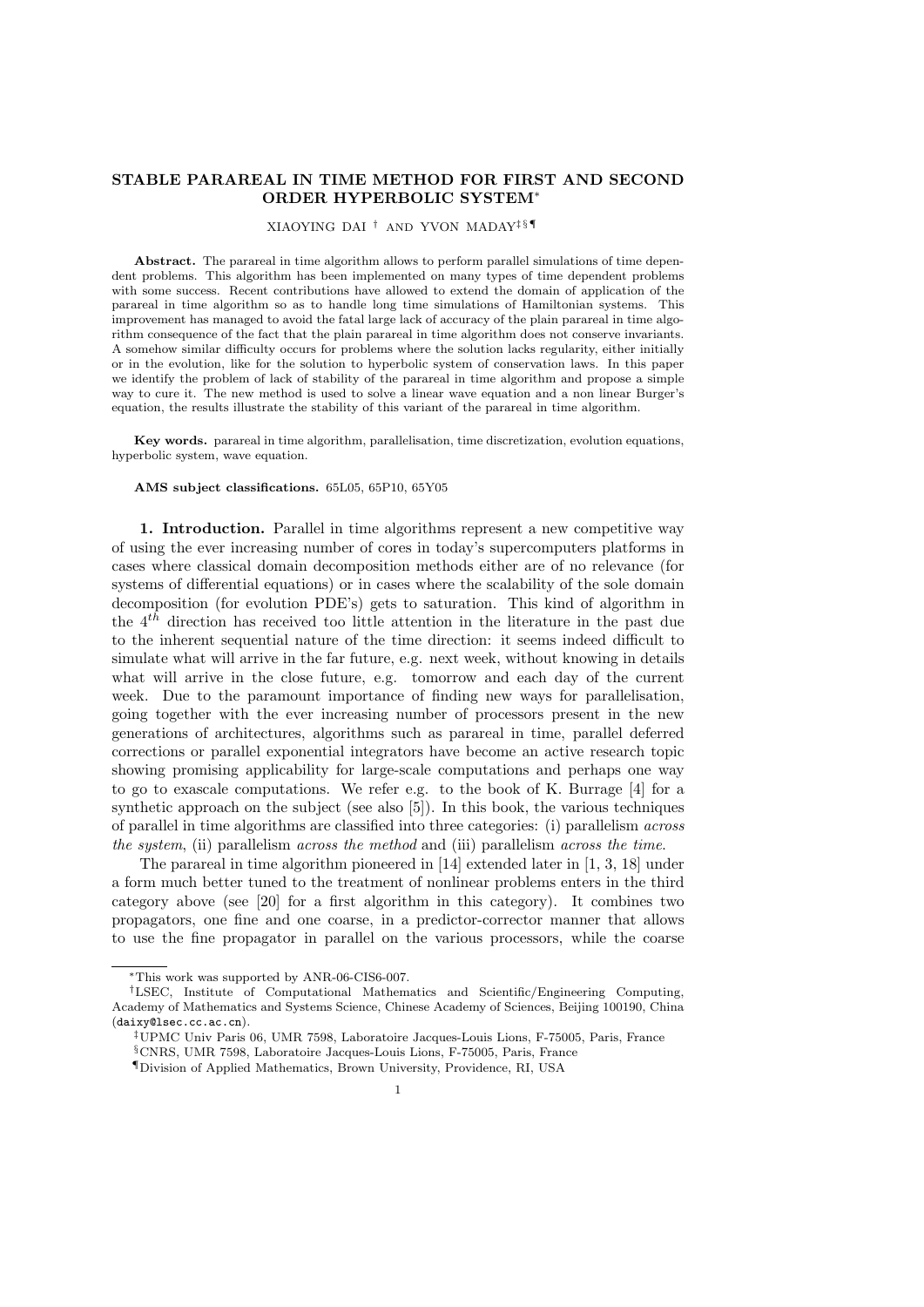propagator is solved in a sequential manner. The algorithm provides good, provable convergence, for diffusive PDEs such as parabolic type problem. However, several studies have shown some instabilities for hyperbolic equations [8, 11, 19, 6] and the numerical analysis performed on simple examples or partial differential equations in [3, 2, 21] allows us to understand this behavior.

A challenging field of application for parallel in time propagators is for long time simulation of Hamiltonian systems. Here also the plain method lacks the geometric properties that are essential to guarantee the quality of the approximation. Let us remind that these geometric properties lead to the convergence of the algorithm towards the solution of the original systems on long time simulations. These properties —either the symplecticity or the symmetry of the scheme — are not preserved for the parareal scheme even if the basics coarse and fine propagators are symplectic or symmetric. A cure to this lack of geometric properties has been proposed in [7], based on two ingredients: the first one is the symmetrization of the parareal in time algorithm that leads to a new multistep schemes. This ingredient alone is not sufficient though to provide a correct algorithm for Hamiltonian systems. Indeed, some resonances are artificially introduced by the parareal strategy itself as is explained in [7]; they prevent the symmetric variant of behaving well. The second ingredient that has been introduced in [7] consists simply, after each correction of the predictor corrector scheme, to project the solution coming out the parareal in time algorithm, on the manifold expressing the preservation of some basic invariant quantities of the Hamiltonian system. This is quite simple to implement, at least in its basic formulation (there exists a symmetric version based on a more involved implicit resolution of projection on the manifold).

Following this second idea advocated to stabilize the parareal in time algorithm for Hamiltonian system, we propose in this paper an extension of it allowing to cure the lack of stability that occurs when solving hyperbolic type problem. Another strategy, based on providing a much more involved correction procedure re-utilizing previously computed information has been proposed in [9, 10] and already improved the performance of the parareal in time algorithm for second-order hyperbolic systems. The method proposed here seems much more simple to implement and more general in scope and applications.

The remainder of this paper is organized as follows. In Section 2, we remind the basics on the plain parareal in time algorithm including the current state of the art on the stability and convergence analysis of the algorithm; we use this to introduce the proposed stable variant of the parareal scheme. In Section 3 we address the case of the wave equation, a simple second-order hyperbolic equation. The correction we propose is discussed in full details and the numerical simulation illustrates the good properties of the variant. In Section 4 we address the case of the Burgers' equation, with small viscosity, here again the variant performs well. In Section 5 we present some elements of numerical analysis proving the stability of the proposed variant of the parareal scheme and finally some conclusions are drawn in Section 6.

## **2. Some elements on the parareal in time algorithm.**

**2.1. Basics on the parareal in time algorithm.** Let us consider a possibly non-linear time dependent partial differential equation of the form

$$
\frac{\partial y}{\partial t} + \mathcal{A}(t; y) = 0, \qquad y(0) = y_0 \tag{2.1}
$$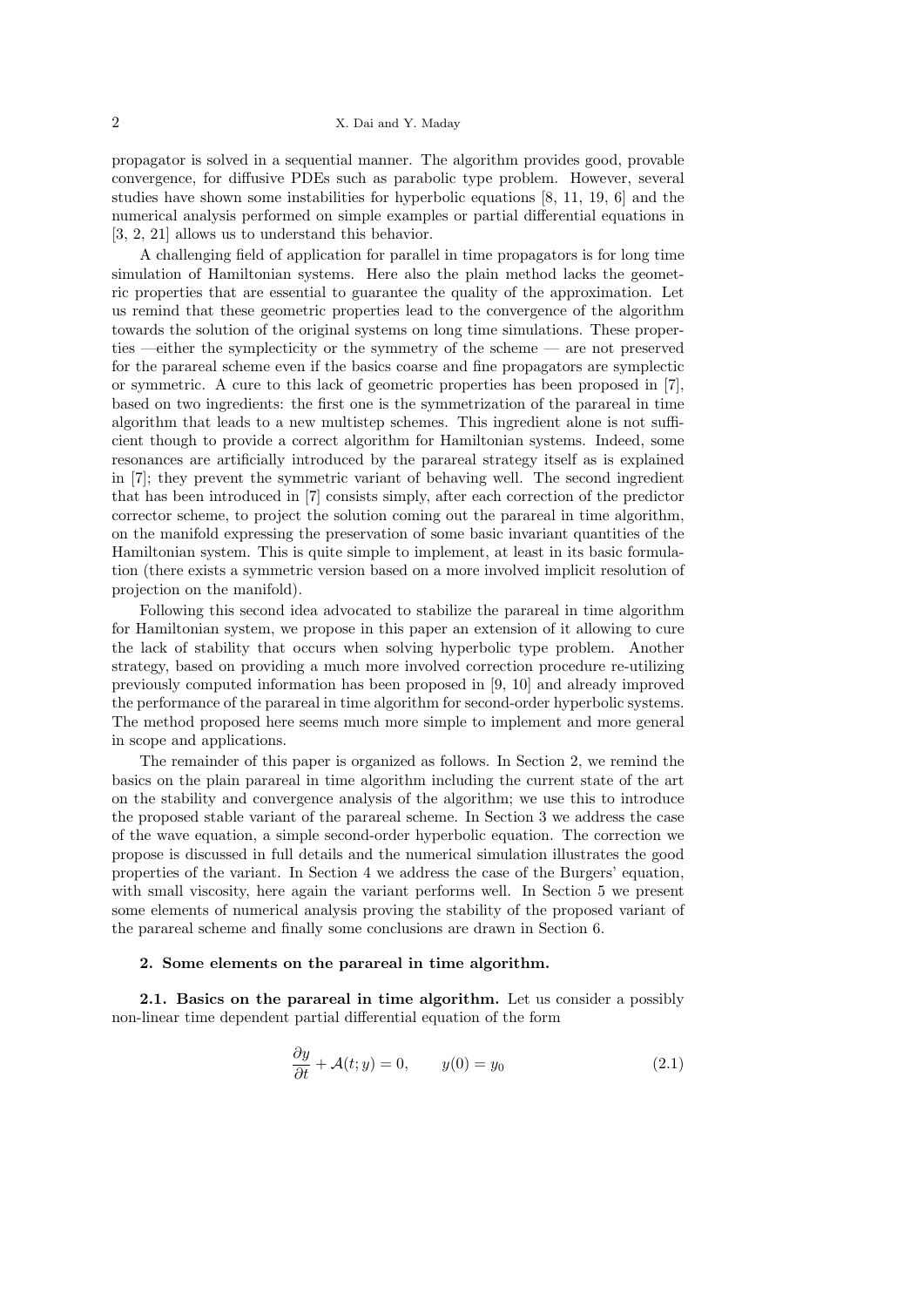where  $y(t)$  takes its values in a Banach space *B* and *A* is a partial differential operator defined over *B*. We assume here that this problem is well posed, at least for some time: the solution  $y(t)$  exists for  $t \in [0, T)$ . More precisely, we assume that there exists a propagator  $\mathcal E$  such that

$$
y(t) = \mathcal{E}_0^t(y_0),
$$

named exact propagator. We note that, with obvious notations, we have

$$
y(t) = \mathcal{E}_s^t(y(s)), \quad \forall s, t, \quad 0 \le s \le t \le T. \tag{2.2}
$$

Let us assume now that we want to simulate this PDE on the interval  $[0, T)$ , we thus introduce a discrete propagator  $\mathcal F$  that is assumed to be a fine and precise approximation of the exact solution based on a discretization in time only. The propagator  $\mathcal F$  can be based on an approximation using a time discretization and, e.g. the use of an Euler-type or a more involved scheme based on a small enough time step *δt*.

For instance, let us denote as  $T_0 = 0$ ,  $T_N = T$  and  $T_n = n\Delta T$  (with  $\Delta T = \frac{T}{N}$ ) special times at which we are interested to consider snapshots of the solution  $y(T_n)$ . then, with notations similar as above (2.2), we have the approximation

$$
Y_n = \mathcal{F}_{T_0}^{T_n}(y_0), \quad n = 1, ..., N
$$

we also have

$$
Y_{n+1} = \mathcal{F}_{T_n}^{T_{n+1}}(Y_n).
$$

In what follows we present the parareal in time algorithm that allows to define a sequence  ${\{\mathbf Y^k\}_k, \mathbf Y^k \equiv (Y_1^k, Y_2^k, ..., Y_N^k)$ , such that, for any  $n, Y_n^k$  converges to  $\mathbf Y_n$  in the space  $B$  as  $k$  goes to infinity. The definition of this sequence requires the availability of another approximated propagator, denoted as *G*. This second propagator is assumed to be cheaper than  $\mathcal F$  at the price of some inaccuracy. One can think immediately about having  $\mathcal G$  based on a similar Euler scheme as  $\mathcal F$  with the larger time step  $dT, \delta t \ll dT \leq \Delta T$ . But other possibilities are also offered: in addition to the solution scheme in time, a discretization in space has to be performed, for instance, the spacial discretization can be based on a finite element method, the coarse solver *G* can then be based both on a coarser time step and a coarser spacial discretization, we refer to [11] and [17] where such a strategy is followed. Another possibility consists in providing  $\mathcal F$  with all the physics of the phenomenon while  $\mathcal G$  will be based on a simplified physics (see eg [16] for an example).

Assume  $F$  and  $G$  are given, we can proceed to the definition of the sequence. Let us initiate  $\mathbf{Y}^0$  by

$$
Y_n^0 = \mathcal{G}_{T_0}^{T_n}(y_0), \quad n = 1, ..., N
$$
\n(2.3)

Assume now  $\mathbf{Y}^k$  is known, the iterative process proceeds by setting  $Y_0^k = y(0)$ , and,

$$
Y_{n+1}^{k+1} = \mathcal{G}_{T_n}^{T_{n+1}}(Y_n^{k+1}) + \mathcal{F}_{T_n}^{T_{n+1}}(Y_n^k) - \mathcal{G}_{T_n}^{T_{n+1}}(Y_n^k), \quad n = 1, ..., N. \tag{2.4}
$$

We first comment on the parallelization of the above algorithm. The initialization step (2.3) is sequential but involves the cheap coarse propagator. Then assuming that every  $(Y_n^k)_n$  is known at step *k*, we first solve over each  $]T_n, T_{n+1}[$  the totally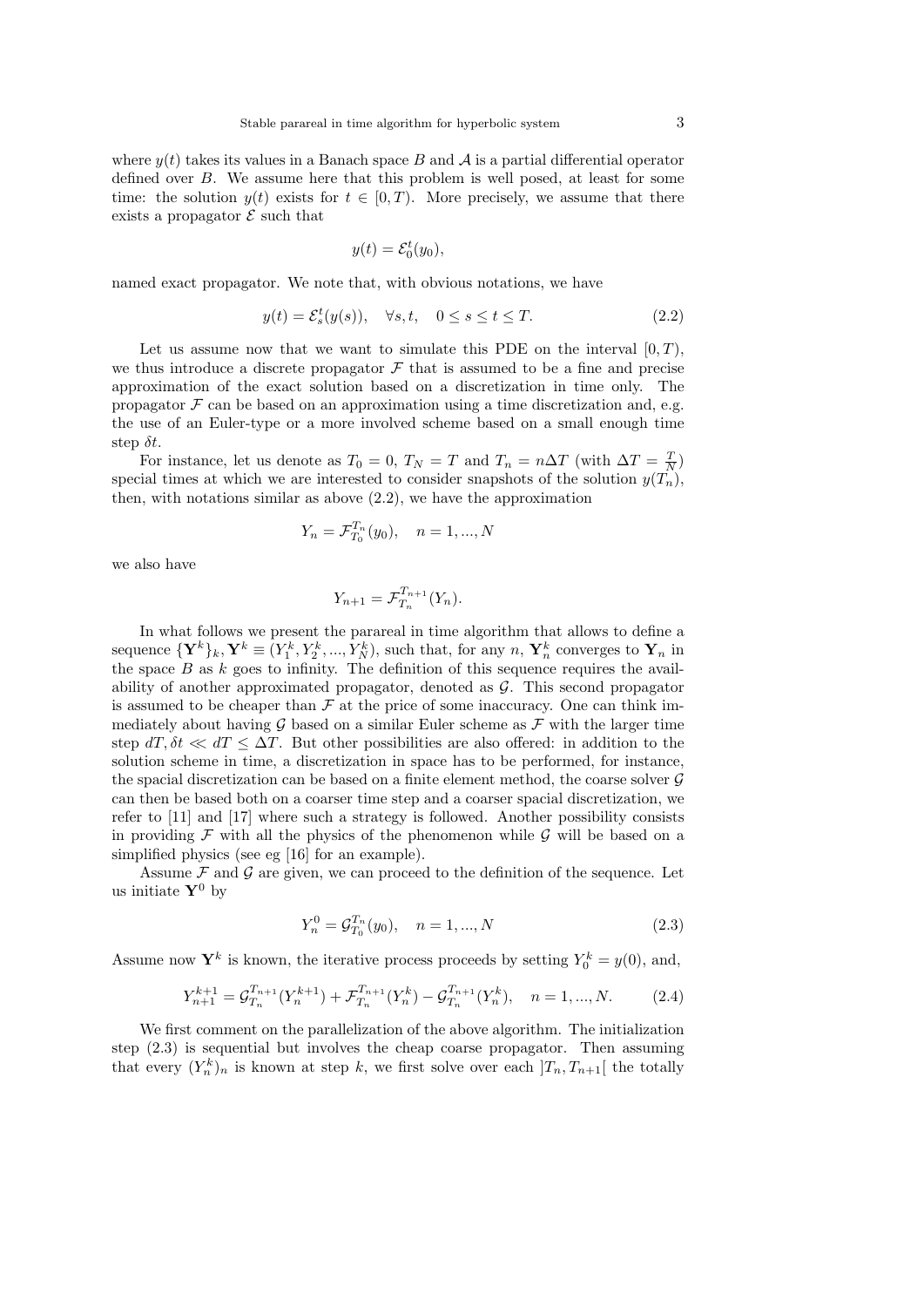$$
\begin{array}{c}\n\frac{dt}{dT} \\
\frac{dT}{T_0 \quad DT} \\
\frac{1}{T_n \quad T_{n+1}} \\
\frac{1}{T_{n+1}} \\
\frac{1}{T_{n+1}} \\
\frac{1}{T_{n+1}} \\
\frac{1}{T_{n+1}} \\
\frac{1}{T_{n+1}} \\
\frac{1}{T_{n+1}} \\
\frac{1}{T_{n+1}} \\
\frac{1}{T_{n+1}} \\
\frac{1}{T_{n+1}} \\
\frac{1}{T_{n+1}} \\
\frac{1}{T_{n+1}} \\
\frac{1}{T_{n+1}} \\
\frac{1}{T_{n+1}} \\
\frac{1}{T_{n+1}} \\
\frac{1}{T_{n+1}} \\
\frac{1}{T_{n+1}} \\
\frac{1}{T_{n+1}} \\
\frac{1}{T_{n+1}} \\
\frac{1}{T_{n+1}} \\
\frac{1}{T_{n+1}} \\
\frac{1}{T_{n+1}} \\
\frac{1}{T_{n+1}} \\
\frac{1}{T_{n+1}} \\
\frac{1}{T_{n+1}} \\
\frac{1}{T_{n+1}} \\
\frac{1}{T_{n+1}} \\
\frac{1}{T_{n+1}} \\
\frac{1}{T_{n+1}} \\
\frac{1}{T_{n+1}} \\
\frac{1}{T_{n+1}} \\
\frac{1}{T_{n+1}} \\
\frac{1}{T_{n+1}} \\
\frac{1}{T_{n+1}} \\
\frac{1}{T_{n+1}} \\
\frac{1}{T_{n+1}} \\
\frac{1}{T_{n+1}} \\
\frac{1}{T_{n+1}} \\
\frac{1}{T_{n+1}} \\
\frac{1}{T_{n+1}} \\
\frac{1}{T_{n+1}} \\
\frac{1}{T_{n+1}} \\
\frac{1}{T_{n+1}} \\
\frac{1}{T_{n+1}} \\
\frac{1}{T_{n+1}} \\
\frac{1}{T_{n+1}} \\
\frac{1}{T_{n+1}} \\
\frac{1}{T_{n+1}} \\
\frac{1}{T_{n+1}} \\
\frac{1}{T_{n+1}} \\
\frac{1}{T_{n+1}} \\
\frac{1}{T_{n+1}} \\
\frac{1}{T_{n+1}} \\
\frac{1}{T_{n+1}} \\
\frac{1}{T_{n+1}} \\
\frac{1}{T_{n+1}} \\
\frac{1}{T_{n+1}} \\
\frac{1}{T_{n+1}} \\
\frac{1}{T_{n+1}} \\
\frac{1}{T_{n+1}} \\
\frac{1}{T_{
$$

independent propagation problems that provide  $\mathcal{F}_{T_n}^{T_{n+1}}$  $T_n^{T_{n+1}}(Y_n^k)$ ; we can either propagate again (and now in parallel) the coarse solver to get  $\mathcal{G}_{T_n}^{T_{n+1}}$  $T_n^{T_{n+1}}(Y_n^k)$ , or just remember that these quantities were computed during the previous step and stored, any way this is again parallel work. The corrector  $\mathcal{F}_{T_n}^{T_{n+1}}$  $\frac{T_{n+1}}{T_n}(Y_n^k) - \mathcal{G}_{T_n}^{T_{n+1}}(Y_n^k)$  can then be built, for any *n* and the step can proceed. We finally solve the predictor based on the coarse solver  $\mathcal{G}^{T_{n+1}}_{T_{n}}$  $T_{n}^{T_{n+1}}(Y_n^{k+1})$  — sequentially — and immediately correct it by adding the previously computed corrections until convergence. Note that in this process, the fine solutions are only used on small propagation intervals and can be performed in parallel.

**2.2. Numerical analysis of the parareal in time algorithm.** We review in this subsection some elements on the stability and convergence of the parareal in time algorithm that have been first presented in [2]. Let us assume that there exists a sequence of Banach spaces  $B_j$  such that  $B_{j+1} \subset B_j$ . It is also assumed that the problem 2.1 is stable in these spaces, in the sense that there exists a constant  $C > 0$ . such that, for all  $j, 1 \leq j \leq J$ 

$$
\|\mathcal{E}_0^t(y_0)\|_{B_j} \le C \|y_0\|_{B_j} \tag{2.5}
$$

The algorithm converges, under the following natural hypothesis: denoting by *δF* (resp.  $\delta \mathcal{G}$ ) the difference  $\delta \mathcal{F}_s^t = \mathcal{E}_s^t - \mathcal{F}_s^t$  (resp.  $\delta \mathcal{G}_s^t = \mathcal{E}_s^t - \mathcal{G}_s^t$ ), we assume that there exists a constant  $C > 0$ , such that, for all  $j, 1 \leq j \leq J$ 

$$
\forall t \ge 0, \forall \tau \ge 0, \quad \|\mathcal{G}_t^{t+\tau}(x) - \mathcal{G}_t^{t+\tau}(y)\|_{B_j} \le (1 + C\tau)(\|x - y\|_{B_j}).\tag{2.6}
$$

In addition let us assume that there exists a constant *C >* 0, such that, for all  $j, 1 \leq j \leq J$ 

$$
\forall t \ge 0, \forall \tau \ge 0, \quad \|\delta \mathcal{F}_t^{t+\tau}(x) - \delta \mathcal{F}_t^{t+\tau}(y)\|_{B_j} \le C\tau \eta \|x - y\|_{B_{j+1}},\tag{2.7}
$$

$$
\|\delta \mathcal{G}_t^{t+\tau}(x) - \delta \mathcal{G}_t^{t+\tau}(y)\|_{B_j} \le C\tau \varepsilon \|x - y\|_{B_{j+1}},\tag{2.8}
$$

where *η* and  $\varepsilon$  are small quantities, typically, for the Euler scheme these are  $\eta = \delta t$ and  $\varepsilon = \Delta T$  and *C* is a generic constant, independent of the quantities on the right hand side of the previous inequalities and on  $j \leq J$ , but may depend on *J*.

REMARK 1. For Euler schemes based on a time step  $\delta t$  for  $\mathcal F$  and  $\Delta T$   $\mathcal G$ , hypoth*esis (2.7) and (2.8) hold with*  $\eta = \delta t$  *and*  $\varepsilon = \Delta T$  *respectively.* 

The convergence is stated in the following (see theorem 1 in [2])

THEOREM 2.1. *Assume that the discrete propagators*  $\mathcal F$  *and*  $\mathcal G$  *satisfy* (2.6), (2.7) *and (2.8), then the error between the exact solution and the solution provided by the parareal scheme (2.4) satisfies for any*  $k \geq 0$ :

$$
\forall n \le N, \quad \|Y_n^k - y(T^n)\|_{B_0} \le C(\varepsilon^{k+1} + \eta)(1 + \|y_0\|_{B_k}).\tag{2.9}
$$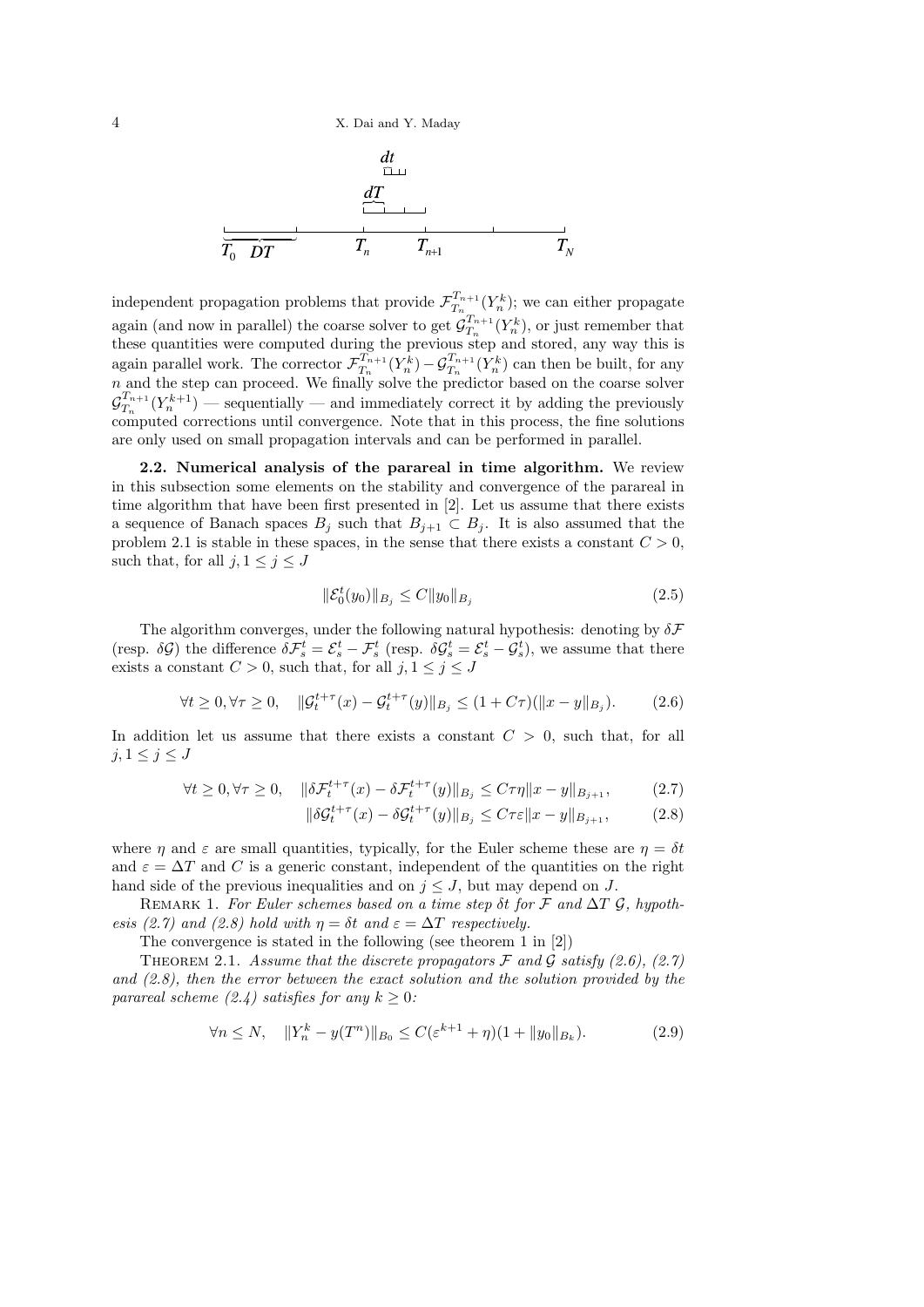**Proof:** The proof is done by induction over  $j \geq 0$  for the statement

$$
\forall i \ge 0, \quad \|Y_n^j - y(T^n)\|_{B_i} \le C(\varepsilon^{j+1} + \eta)(1 + \|y_0\|_{B_{i+j+1}}),\tag{2.10}
$$

which is obvious for  $j = 0$  since it corresponds to the analysis of the plain coarse operator. Let us assume that it is true for  $j$  and let us prove it for  $j + 1$ . From the definition of  $Y_{n+1}^{j+1}$ , we write

$$
Y_{n+1}^{j+1} - y(T^{n+1}) = \mathcal{G}_{T_n}^{T_{n+1}}(Y_n^{j+1}) + \mathcal{F}_{T_n}^{T_{n+1}}(Y_n^j) - \mathcal{G}_{T_n}^{T_{n+1}}(Y_n^j) - \mathcal{E}_{T_n}^{T_{n+1}}[y(T^n)]
$$
  
\n
$$
= \mathcal{G}_{T_n}^{T_{n+1}}(Y_n^{j+1}) - \mathcal{G}_{T_n}^{T_{n+1}}(y(T^n))
$$
  
\n
$$
+ [\mathcal{E}_{T_n}^{T_{n+1}} - \mathcal{G}_{T_n}^{T_{n+1}}](Y_n^j) - [\mathcal{E}_{T_n}^{T_{n+1}} - \mathcal{G}_{T_n}^{T_{n+1}}](y(T^n))
$$
  
\n
$$
- [\mathcal{E}_{T_n}^{T_{n+1}} - \mathcal{F}_{T_n}^{T_{n+1}}](Y_n^j) + [\mathcal{E}_{T_n}^{T_{n+1}} - \mathcal{F}_{T_n}^{T_{n+1}}](y(T^n))
$$
  
\n
$$
- [\mathcal{E}_{T_n}^{T_{n+1}} - \mathcal{F}_{T_n}^{T_{n+1}}](y(T^n))
$$

or again with the notations introduced above

$$
Y_{n+1}^{j+1} - y(T^{n+1}) = \mathcal{G}_{T_n}^{T_{n+1}}(Y_n^{j+1}) - \mathcal{G}_{T_n}^{T_{n+1}}(y(T^n))
$$
  
+  $\delta \mathcal{G}_{T_n}^{T_{n+1}}(Y_n^j) - \delta \mathcal{G}_{T_n}^{T_{n+1}}(y(T^n))$   
-  $\delta \mathcal{F}_{T_n}^{T_{n+1}}(Y_n^j) + \delta \mathcal{F}_{T_n}^{T_{n+1}}(y(T^n))$   
-  $[\mathcal{E}_{T_n}^{T_{n+1}} - \mathcal{F}_{T_n}^{T_{n+1}}](y(T^n))$ 

hence by triangular inequality

$$
||Y_{n+1}^{j+1} - y(T^{n+1})||_{B_i} \le ||G_{T_n}^{T_{n+1}}(Y_n^{j+1}) - G_{T_n}^{T_{n+1}}(y(T^n))||_{B_i}
$$
  
 
$$
+ ||\delta G_{T_n}^{T_{n+1}}(Y_n^j) - \delta G_{T_n}^{T_{n+1}}(y(T^n))||_{B_i}
$$
  
 
$$
+ ||\delta \mathcal{F}_{T_n}^{T_{n+1}}(Y_n^j) + \delta \mathcal{F}_{T_n}^{T_{n+1}}(y(T^n))||_{B_i}
$$
  
 
$$
+ ||[\mathcal{E}_{T_n}^{T_{n+1}} - \mathcal{F}_{T_n}^{T_{n+1}}](y(T^n))||_{B_i}
$$

that from hypothesis  $(2.6)$ ,  $(2.7)$  and  $(2.8)$  can be upper bounded as follows

$$
||Y_{n+1}^{j+1} - y(T^{n+1})||_{B_i} \le (1 + C\Delta T)||Y_n^{j+1} - y(T^n)||_{B_i}
$$
  
+  $C\Delta T\varepsilon||Y_n^j - y(T^n)||_{B_{i+1}}$   
+  $C\Delta T\eta||Y_n^j - y(T^n)||_{B_{i+1}} + C\Delta T\eta||y(T^n)||_{B_{i+1}}$ 

the stability hypothesis (2.5) together with the induction hypothesis (2.10) allow to get

$$
||Y_{n+1}^{j+1} - y(T^{n+1})||_{B_i} \le (1 + C\Delta T)||Y_n^{j+1} - y(T^n)||_{B_i}
$$
  
+  $C\Delta T(\varepsilon + \eta)(\varepsilon^{j+1} + \eta)||y_0||_{B_{i+j+2}} + C\Delta T\eta||y_0||_{B_{i+1}}$   
 $\le (1 + C\Delta T)||Y_n^{j+1} - y(T^n)||_{B_i}$   
+  $C\Delta T(\varepsilon^{j+2} + \eta)||y_0||_{B_{i+j+2}}$ 

from which we get  $(2.10)$  for  $j + 1$  from the discrete Gronwall lemma, and the proof is complete.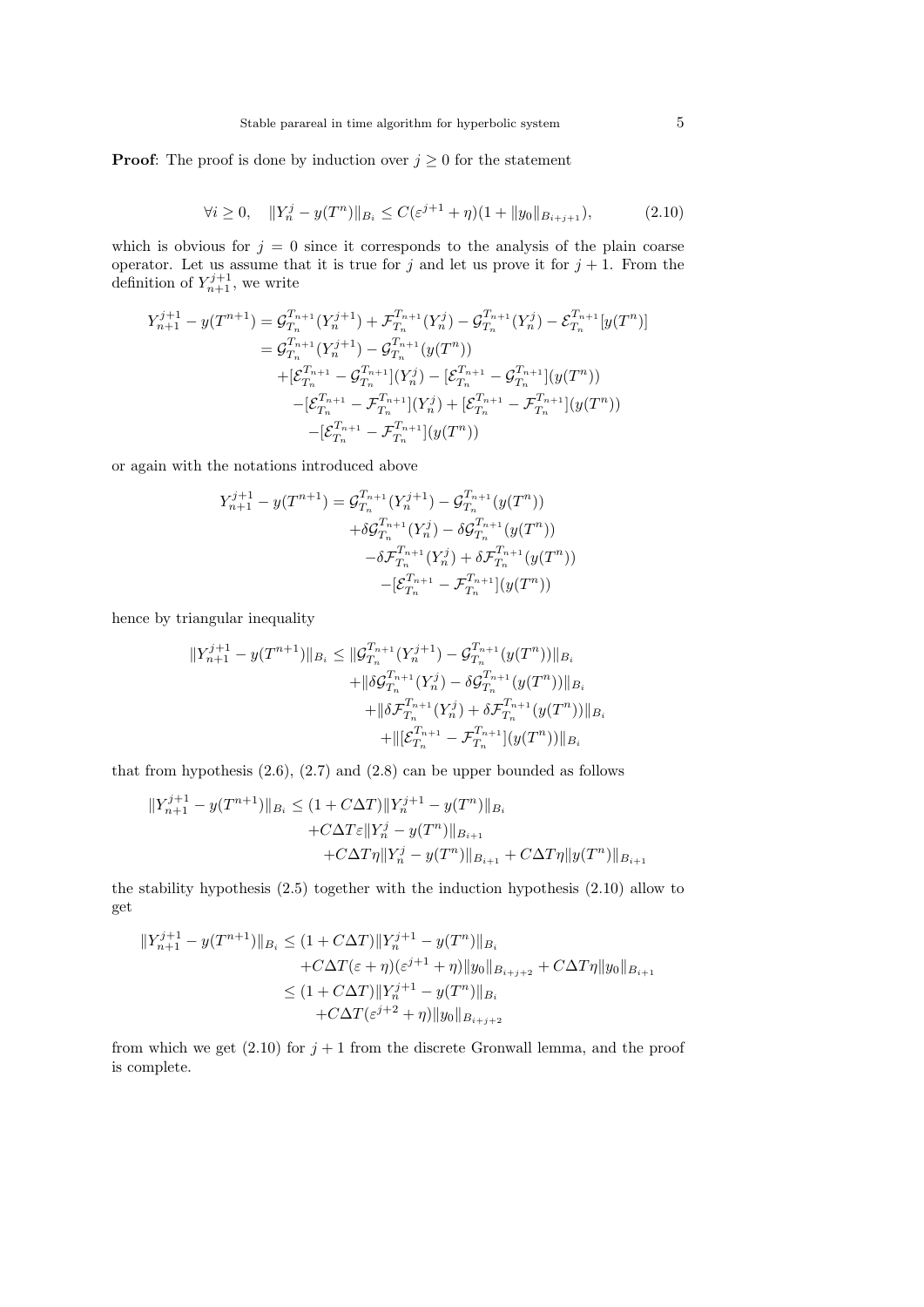## 6 X. Dai and Y. Maday

It is interesting to notice two things at this level. First the constant *C* in (2.9) depends on *k* and *T* and this convergence result can be polluted on a long time range by a constant *C* that becomes too large. Second, the convergence results implies, of course, stability. Hence, provided that the initial condition is regular enough and remains regular the parareal in time algorithm is stable.

The previous remark explains actually the problem of the use of the parareal scheme when non dissipative PDE or PDE with small dissipation are simulated. This is the case for small viscosity parabolic problem as is explained in the next subsection.

This is also the case for hyperbolic systems. We can illustrate this statement on two equations: the periodic wave equation and the periodic Burger's equation for which, starting with regular enough initial condition solves or corrects the instability of the parareal in time algorithm in this situation. This allows to rectify somehow the statements that were done before in e.g. [10] where the stability problem occurs for second-order hyperbolic problems and not for parabolic and first-order hyperbolic problems. The problem is not really on the type of the equations (and certainly not on the order of the equations) but on the regularity of the solution, including the regularity of the initial condition.

**2.3. Behavior on a parabolic case.** We have performed a series of simple test on the linear parabolic equation, provided with periodic boundary conditions

$$
\begin{cases}\n\frac{\partial u}{\partial t} - \mu \frac{\partial^2 u}{\partial x^2} + \frac{\partial u}{\partial x} & = 0, \\
u(x, 0) & = u_0(x), \\
u(x, t) & = u(x + 2\pi, t),\n\end{cases}
$$
\n(2.11)

in the case where the viscosity  $\mu$  is positive yet very small  $\mu = 10^{-10}$ . We have chosen a standard spectral Fourier approximation in space (truncated series with  $N = 256$  and chosen a second order in time implicit Euler scheme for a propagation over  $[0, T = 2]$ . The parareal in time algorithm is implemented with  $\Delta T = 2.10^{-2}$ ,  $dT = 10^{-2}$  and  $\delta t = 10^{-4}$ .

The simulation are done in order to illustrate the behavior of the scheme as regards the regularity of the solution. We have thus chosen different types of initial conditions with different regularities by choosing  $u_0(x) = \sum \hat{u}_\ell e^{i\ell x}$  with

$$
\hat{u}_{\ell} = \begin{cases}\n\frac{0.5i}{|\ell|^p}, & \text{if } \ell > 0 \\
0, & \text{if } \ell = 0 \\
-\frac{0.5i}{|\ell|^p}, & \text{if } \ell < 0,\n\end{cases}
$$

In the case of low regularity:  $p = 0.5$  or  $p = 1$ , the relative error after 15 parareal iterations is about 100! There is no blow up, the iterations can continue, the error eventually going to zero. For  $p = 4$  or even better  $p = 10$ , the convergence is achieved after very few iterations, as is expected from Theorem 2.1.

These simple computations provide a preliminary illustration that the behavior of the parareal in time algorithm is deeply linked to the regularity of the solution.

## **3. The periodic wave equation.**

**3.1. The basic Fourier discretization.** We consider the following one dimensional wave equation with periodic boundary conditions: Find *u* such that

$$
\begin{cases}\n\frac{\partial^2 u}{\partial t^2} - c^2 \frac{\partial^2 u}{\partial x^2} = 0, \nu(x, 0) = f(x), \frac{\partial u}{\partial t}(x, 0) = g(x), \nu(x, t) = u(x + \mathbb{T}, t), \frac{\partial u}{\partial x}(x, t) = \frac{\partial u}{\partial x}(x + \mathbb{T}, t)\n\end{cases}
$$
\n(3.1)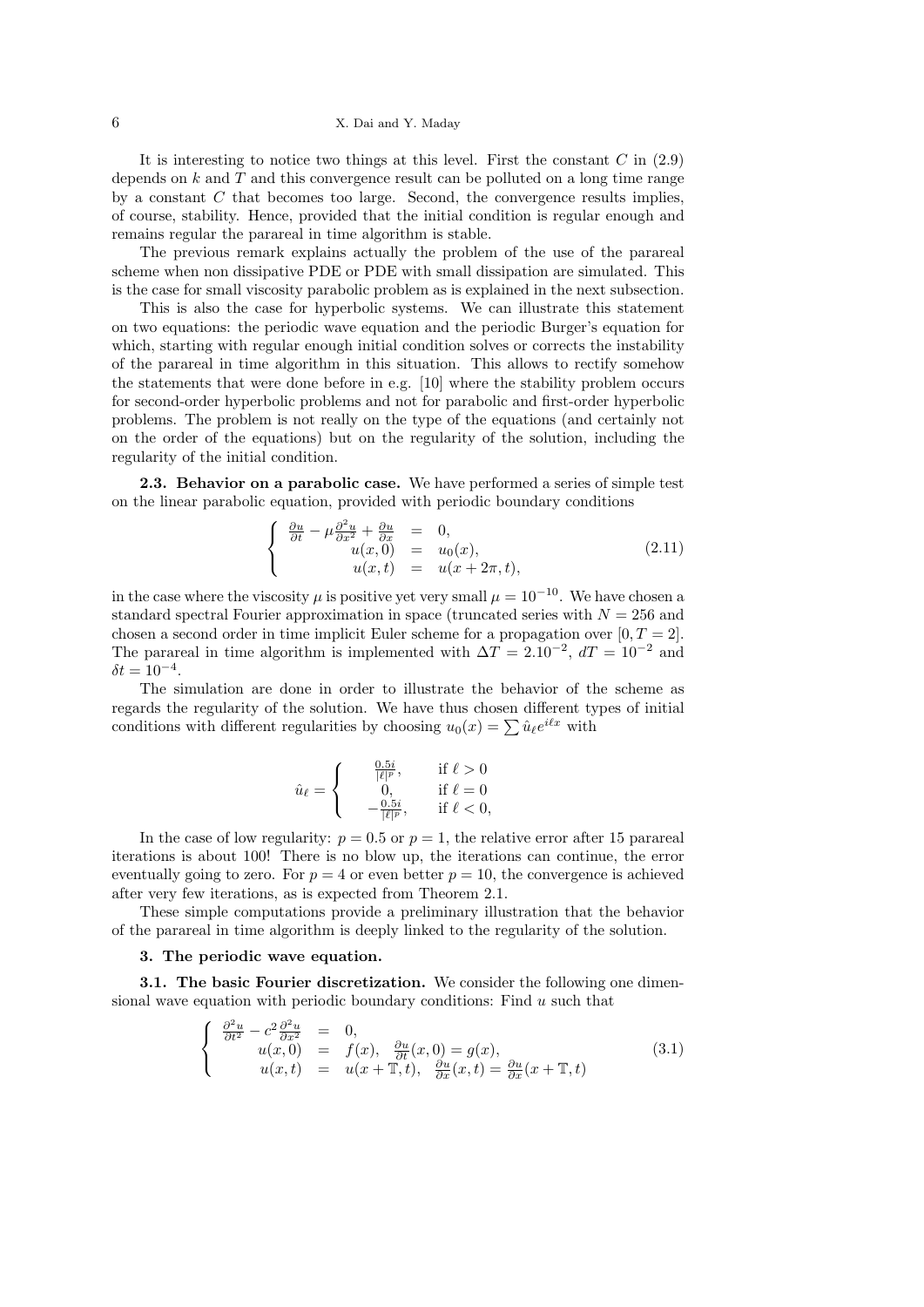where f and g are periodic given initial condition, c stands for the speed of the wave, and  $\mathbb{T} \in \mathbb{R}^+$  represents the period.

The weak form of equation (3.1) is as follows: Find *u* such that  $\forall t > 0, u(., t) \in$  $S = \{v \in H^1(0, \mathbb{T}), v(0) = v(\mathbb{T})\}$ 

$$
(\frac{\partial^2 u}{\partial t^2}, v) + c^2(\frac{\partial u}{\partial x}, \frac{\partial v}{\partial x}) = 0, \quad \forall v \in S,
$$
\n(3.2)

here,  $(u, v) = \int_0^{\mathbb{T}} u \bar{v} dx$ .

We use now the Fourier spectral method to semi discretize in space problem  $(3.2)$ . That is, we choose

$$
S_N = span\{e^{i\ell\frac{2\pi}{\mathbb{T}}x}, \ell = -N, \cdots, N\},\tag{3.3}
$$

and approximate  $u(x, t)$  by

$$
u_N(x,t) = \sum_{\ell=-N}^{N} \hat{u}_{\ell}(t) e^{i\ell \frac{2\pi}{T}x}.
$$
 (3.4)

Note that  $\hat{u}_{\ell}(t) = \frac{1}{\pi} (u_N(x,t), e^{i\ell \frac{2\pi}{\pi}x})$ , as results from the equality  $(e^{i\ell \frac{2\pi}{\pi}x}, e^{i\ell \frac{2\pi}{\pi}x})$ T $\delta_{\ell,k}$  where  $\delta_{\ell,k}$  denotes the standard Kroneker symbol.

The solution  $u_N$  is defined by a Galerkin approximation so as to satisfy

$$
\left(\frac{\partial^2 u_N}{\partial t^2}, v_N\right) + c^2 \left(\frac{\partial u_N}{\partial x}, \frac{\partial v_N}{\partial x}\right) = 0, \quad \forall v_N \in S_N.
$$
\n(3.5)

As is classical, this Galerkin approximation reduces to a system of differential equations in the Fourier coefficients  $\hat{u}_k(t)$ . More precisely, let us choose iteratively  $v_N =$  $e^{ik\frac{2\pi}{\tau}x}$ ,  $k \in [-N, N]$  in (3.5). We then obtain the following system of independent equations

$$
\mathbb{T}\frac{\partial^2 \hat{u}_{\ell}}{\partial t^2}(t) + \frac{(2\pi)^2}{\mathbb{T}} \ell^2 c^2 \hat{u}_{\ell}(t) = 0, \ \forall \ell \in [-N, N],\tag{3.6}
$$

that can be exactely solved. After resolution, we know all the coefficients  $\hat{u}_\ell(t)$  in a closed form, then from equation (3.4) we get the Galerkin approximation of  $u(x, t)$  in  $S_N$ .

Next, using respectively  $v = \frac{\partial u}{\partial t}$  in (3.2) and  $v_N = \frac{\partial u_N}{\partial t}$  in (3.5) allows to derive, for any time *t*

$$
\|\frac{\partial u}{\partial t}(.,t)\|_{L^{2}(0,T)}^{2}+c^{2}\|\frac{\partial u}{\partial x}(.,t)\|_{L^{2}(0,T)}^{2}=\|\frac{\partial u}{\partial t}(.,0)\|_{L^{2}(0,T)}^{2}+c^{2}\|\frac{\partial u}{\partial x}(.,0)\|_{L^{2}(0,T)}^{2}\quad(3.7)
$$

and

$$
\|\frac{\partial u_N}{\partial t}(:,t)\|_{L^2(0,\mathbb{T})}^2 + c^2 \|\frac{\partial u_N}{\partial x}(:,t)\|_{L^2(0,\mathbb{T})}^2 = \|\frac{\partial u_N}{\partial t}(:,0)\|_{L^2(0,\mathbb{T})}^2 + c^2 \|\frac{\partial u_N}{\partial x}(:,0)\|_{L^2(0,\mathbb{T})}^2
$$
(3.8)

respectively. If we now introduce the following Hamiltonian

$$
H(u_N)(t) = \|\frac{\partial u_N}{\partial t}(.,t)\|_{L^2(0,T)}^2 + c^2 \|\frac{\partial u_N}{\partial x}(.,t)\|_{L^2(0,T)}^2
$$
(3.9)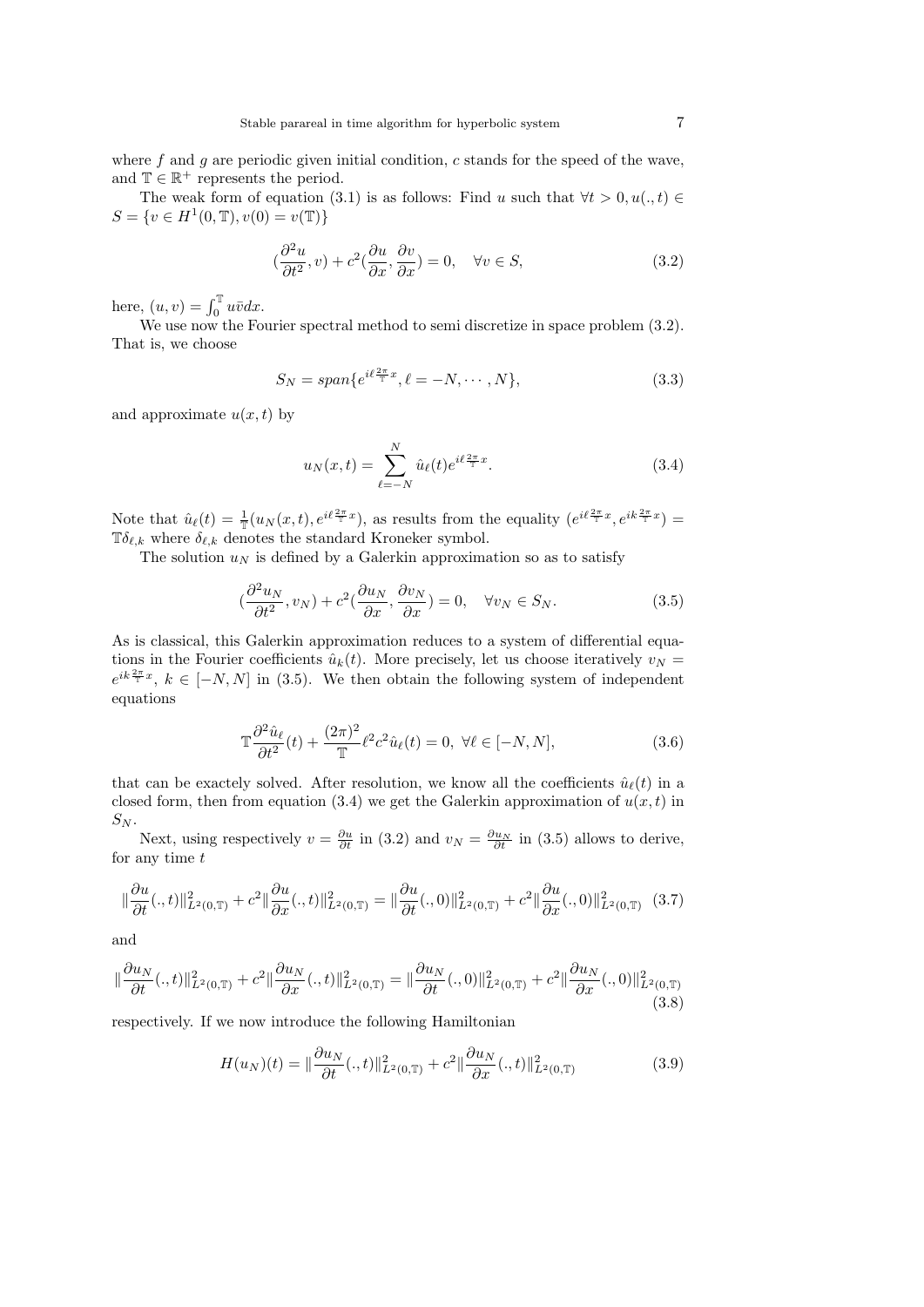The conservation (3.8) reads for any time *t*

$$
H(u_N)(t) = H(u_N)(0)
$$
\n(3.10)

Of course the numerical discretization in time should preserve this invariant .

REMARK 2. As is often the case for Hamiltonian system, this basic invariant *(which is here the total energy for the wave equation) is not the only one available, for instance it is immediately seen on (3.6) that by defining*

$$
h_{\ell}(v) = |\frac{\partial v}{\partial t}|^2 + (\frac{2\pi}{\mathbb{T}})^2 \ell^2 c^2 |v|^2,
$$
\n(3.11)

*for any*  $\ell, \ell = -N, ..., N$ *, we have* 

$$
\forall t, \quad h_{\ell}(\hat{u}_{\ell})(t) = h_{\ell}(\hat{u}_{\ell})(0) \tag{3.12}
$$

*which provides*  $2N + 1$  *invariant quantities (we notice that*  $H = \sum_{\ell=-N}^{N} h_{\ell}$ ).

**3.2. Illustration of the stability and instabilities of the plain parareal in time algorithm.** In all what follows, the discrete solutions will always, for any time *t*, belong to  $S_N$  and will result from a Galerkin process. We will thus denote by  $u_n$  the approximation (in time) of the value of  $u_N(T_n)$  (hence the full approximation of  $u(T_n)$ ). In order to test the parareal in time algorithm on this simple second order equation, we further discretize the semi discrete problem (3.5) by adding a time discretization, that is based, both for the coarse  $\mathcal{G}_{\Delta T}$  and the fine  $\mathcal{F}_{\Delta T}$  propagators, on the velocity Verlet scheme which is a second order in time, stable and consistent with the preservation of invariants (the wave equation being an Hamiltonian system, the symplectic nature of the velocity Verlet scheme makes it a method of choice).

The plain parareal scheme reads:

$$
\begin{cases}\nu_{n+1}^{0} = \mathcal{G}_{\Delta T}(u_n^0) \\
u_{n+1}^{k+1} = \mathcal{G}_{\Delta T}(u_n^{k+1}) + \mathcal{F}_{\Delta T}(u_n^k) - \mathcal{G}_{\Delta T}(u_n^k).\n\end{cases} (3.13)
$$

We perform simulations with the discretization parameters equal to

1.  $T = 100, \Delta T = 2.10^{-1}, dT = 4.10^{-3}, \delta t = 2.10^{-6}.$ 

2.  $N = 30$ .

for different initial conditions of different regularities:  $u_0(x) = \sum_{\ell \in Z} \hat{u}_{\ell} e^{i\ell \frac{2\pi}{T}x}$  with

$$
\hat{u}_{\ell} = \begin{cases}\n\frac{1}{|\ell|^p}, & \text{if } \ell \neq 0 \\
0, & \text{if } \ell = 0,\n\end{cases}
$$

with  $p = 1, 5$  or 10. The cases with  $p = 1$  and  $p = 5$  diverges while the case with  $p = 10$  converges.

**3.3. Results with the plain parareal in time algorithm on a realistic test problem.** In this example, the excitation is provided by a Ricker pulse, which is analytically defined as follows

1.  $\mathbb{T} = 5000$  m,  $c = 2000$  m/s

2. and the initial conditions are  $f(x) = 0$ ,  $g(x) = (1 - 2(f_s \pi \frac{x - x_s}{c})^2) \exp(-(f_s \pi \frac{x - x_s}{c})^2)$ . Here,  $f_s = 2.5$  Hz, is the frequency and  $x_s = 2500$  m is the position of the vibration source.

The numerical results are obtained with a coarse propagator  $\mathcal G$  and fine propagator  $\mathcal F$  that differ only with time step  $dT$  and  $\delta t$ , respectively :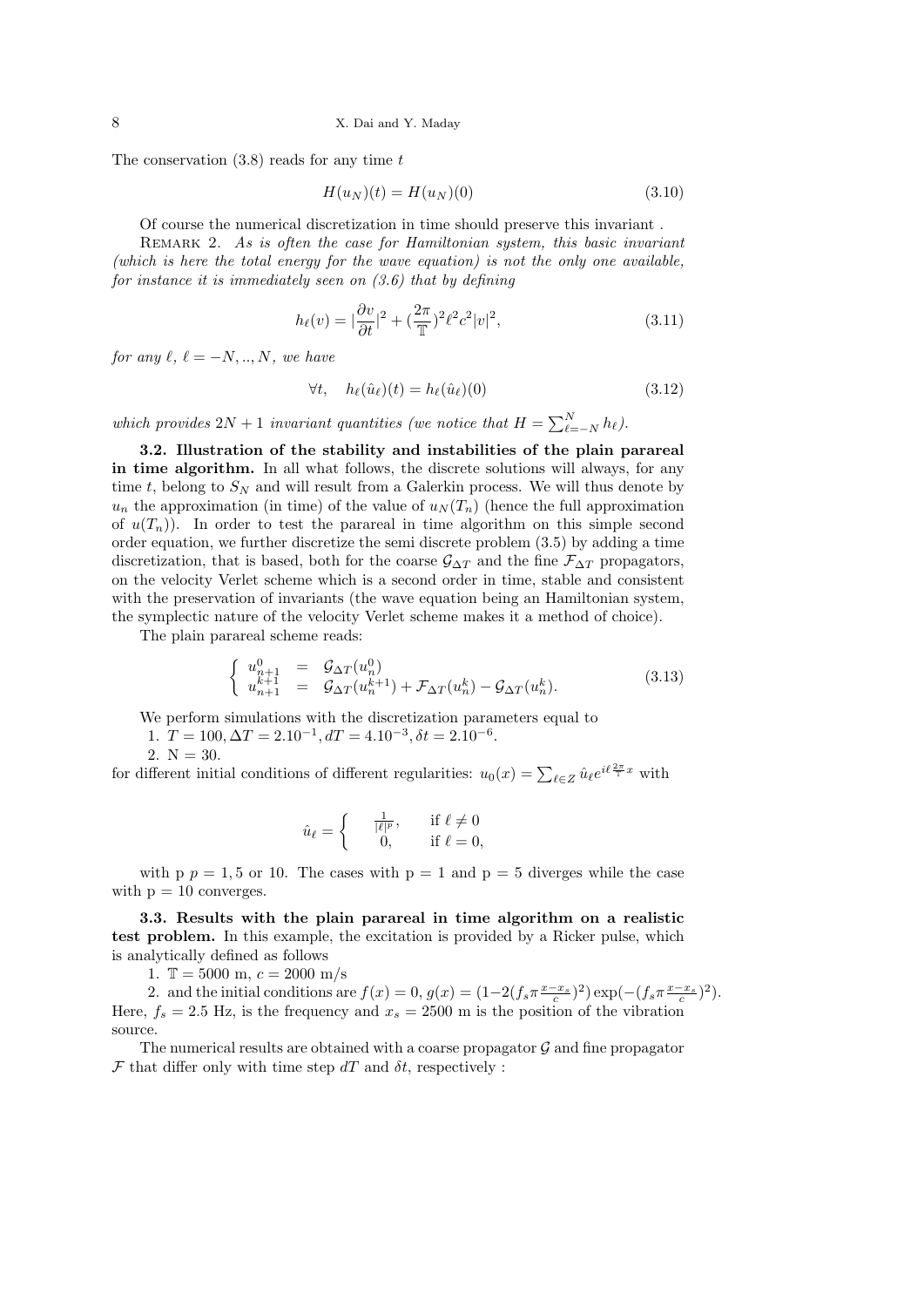1. 
$$
T = 100, \Delta T = 2.10^{-1}, dT = 4.10^{-3}, \delta t = 2.10^{-6}.
$$
  
2. N = 30.

The plot showing the evolution in time of the solution obtained after 15 iterations at different positions in the periodic space  $[0, 1]$  on figure 3.1 reveals an instability visible starting at time  $t = 80$ . The situation is even worse after 25 iterations. Actually this is one case that illustrates the bad behavior of the parareal in time algorithm for this hyperbolic equation. Note however that for many other choices of the discretization parameters *δt* or *dT* or even *N* but the very same initial condition, the simulation is perfectly fine, stable and convergent. The instability is thus not systematic, and changing slightly the discretization parameters, is often enough to make the scheme work. The plain parareal in time algorithm does lack of robustness, and this is what we want to correct in what follows.



FIG. 3.1. *Vibration at different positions obtained by the parareal method(* $\delta t = 2.10^{-6}$ *,*  $dT =$  $4.10^{-3}, \Delta T = 2.10^{-1}$ ) revealing the instabilities.

The exact solution shown on the next plot (figure 3.2) illustrates the differences.

The plots of the error between the exact solution and the solution obtained after *k* iterations, with  $k = 1, ..., 15$  (see figures 3.3 and 3.4) illustrate clearly that the solution obtained by the parareal in time algorithm

- 1. converges for short time, e.g. only 7 iterations are sufficient to recover the solution obtained with the sole sequential fine propagator at time equal to 10.
- 2. does not converge for longer propagations, here for a time equal to 100
- 3. During the first 5 to 6 iterations the error of the parareal in time algorithm is dominated by the error of the coarse scheme, but after  $k = 6$ , the error increases largely to values that are order 1 and bigger
- 4. After 15 iterations of the parareal in time algorithm the parareal solution is computed with an acceptable error until time  $t \approx 30$  only.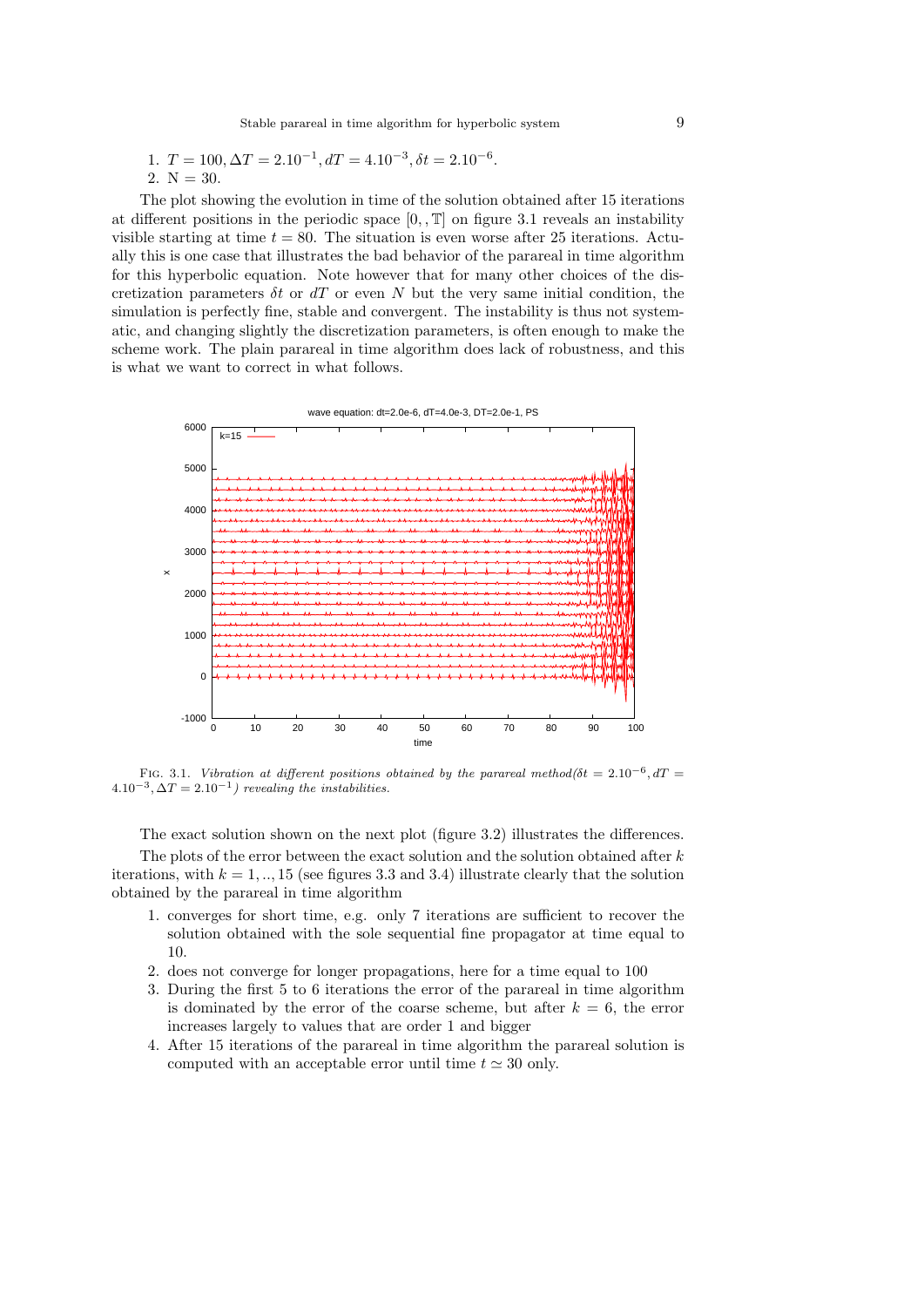10 X. Dai and Y. Maday





FIG. 3.2. *Vibration at different positions obtained by the fine sequential method(* $\delta t = 2.10^{-6}$ *)* 



FIG. 3.3. *Error on the solution obtained by the parareal method(* $\delta t = 2.10^{-6}, dT = 1.00$ *)*  $4.10^{-3}, \Delta T = 2.10^{-1}$ 

Taking into account the variants of the parareal in time algorithm introduced in [7] to simulate Hamiltonian systems we infer that the bad behavior of the parareal scheme comes from the non preservation of the invariant quantities. Let us for example observe the evolution of the value of the quantity  $H$  defined in  $(3.9)$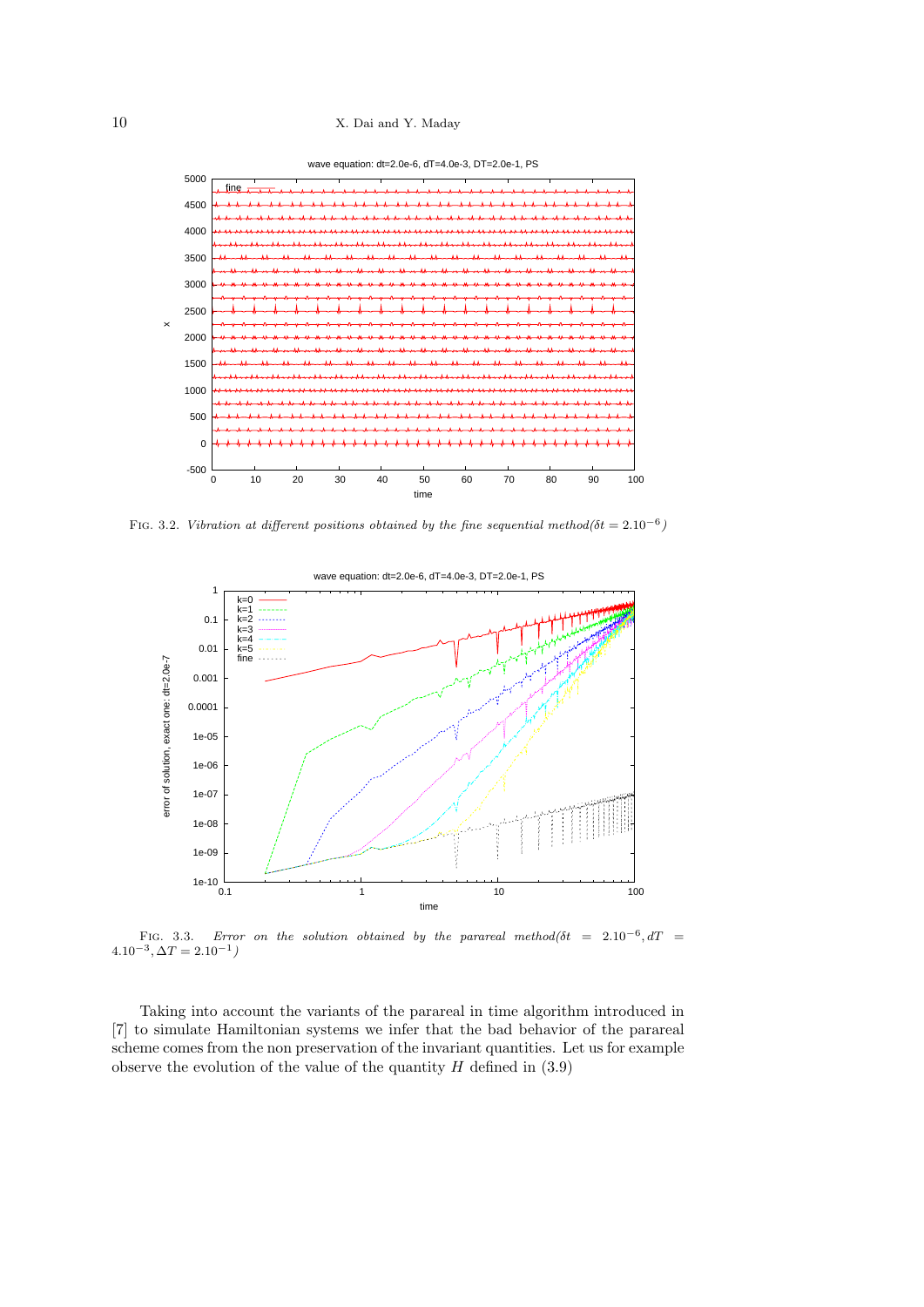



FIG. 3.4. *Error on the solution obtained by the parareal method(* $\delta t = 2.10^{-6}, dT = 1.00$ *)*  $4.10^{-3}, \Delta T = 2.10^{-1}$ 

The figures 3.5 and 3.6 illustrate the lack of conservation, that is coherent with the divergence of the scheme in this case.

Finally we want to notice that we have performed the same simulation with a Ricker pulse of varying force (by modifying the value of *fs*). The instability starts much earlier for larger *f<sup>s</sup>* confirming the relation between the instability and the singularity of the solution.

**3.4. Parareal algorithm with projection.** Let us define the manifold *M* corresponding to the set of all functions *v* such that  $H(v) = H(u(0))$ . The Standard Projection Method on  $M$  (see chapter 4 of [13]) can be written as follows: For a given  $\tilde{u}$ , solve the system in  $(u, \lambda)$ 

$$
u = \widetilde{u} + \lambda \nabla H(\widetilde{u}),
$$

where  $\lambda \in \mathbb{R}$  is such that  $H(u) = H(u(0))$ , i.e.

$$
H(\widetilde{u} + \lambda \nabla H(\widetilde{u})) = H(u(0)).
$$
\n(3.14)

We then set

$$
u = \pi_{\mathcal{M}}(\tilde{u})\tag{3.15}
$$

In the general case, equation (3.14) can only be solved by some iterative method, for example, Newton iterations, but in the current case, using the fact that *H* is quadratic, we notice and take into account that equation  $(3.14)$  is a second order polynomial in  $\lambda$  that can be solved exactly.

Then, combining the plain parareal scheme (3.13) with the projection method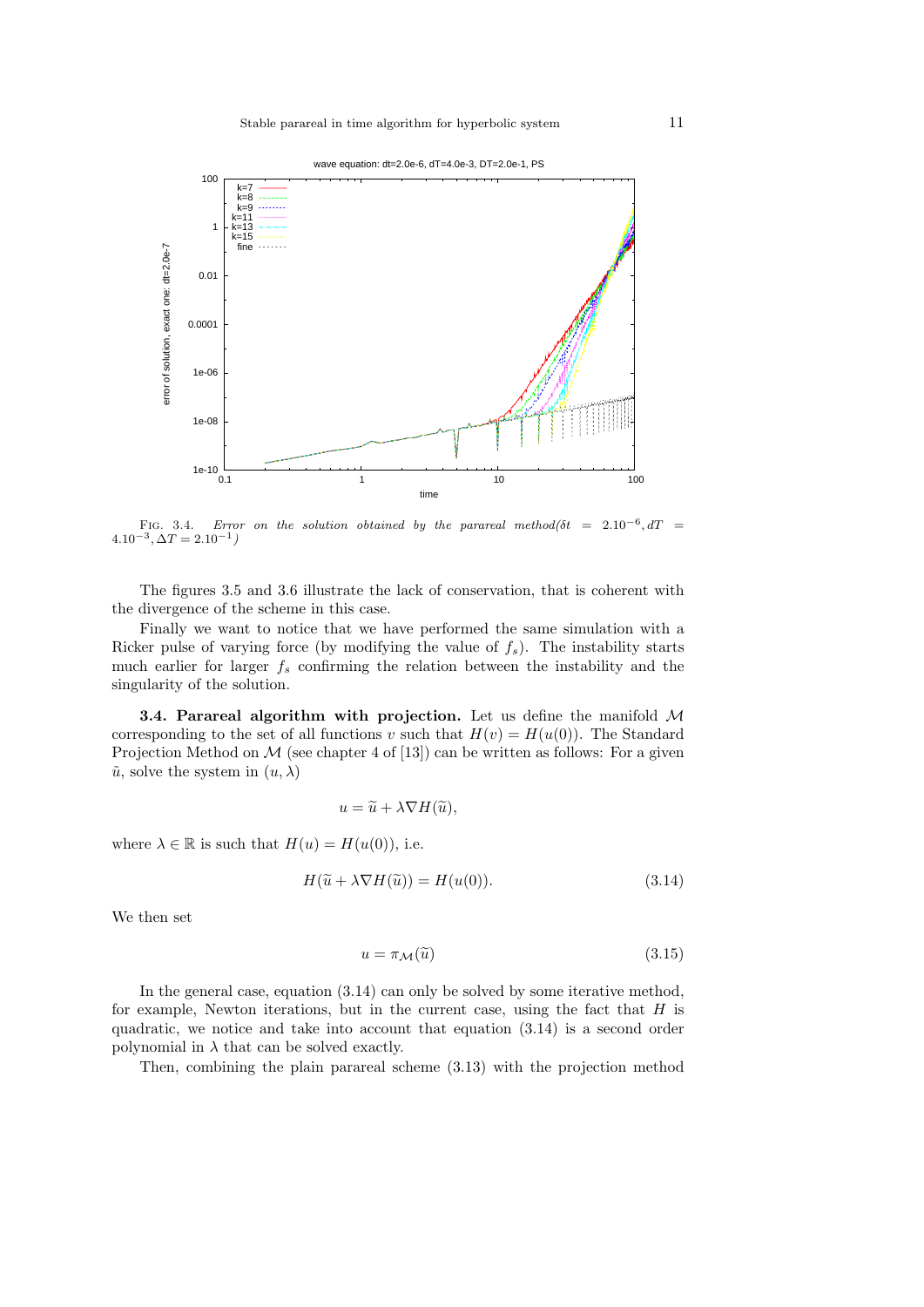

FIG. 3.5. *Error on the energy obtained by the parareal method(* $\delta t = 2.10^{-6}$ *,*  $dT = 4.10^{-3}$ *,*  $\Delta T =$ 2*.*10*−*<sup>1</sup> *)*



FIG. 3.6. *Error on the energy obtained by the parareal method(* $\delta t = 2.10^{-6}$ *,*  $dT = 4.10^{-3}$ *,*  $\Delta T =$ 2*.*10*−*<sup>1</sup> *)*

above, we obtain the parareal method with projection to *M*:

$$
\begin{cases}\n u_{n+1}^{0} = \mathcal{G}_{\Delta T}(u_n^0) \\
 \tilde{u}_{n+1}^{k+1} = \mathcal{G}_{\Delta T}(u_n^{k+1}) + \mathcal{F}_{\Delta T}(u_n^k) - \mathcal{G}_{\Delta T}(u_n^k), \\
 u_{n+1}^{k+1} = \pi_{\mathcal{M}}(\tilde{u}_{n+1}^{k+1}).\n\end{cases} (3.16)
$$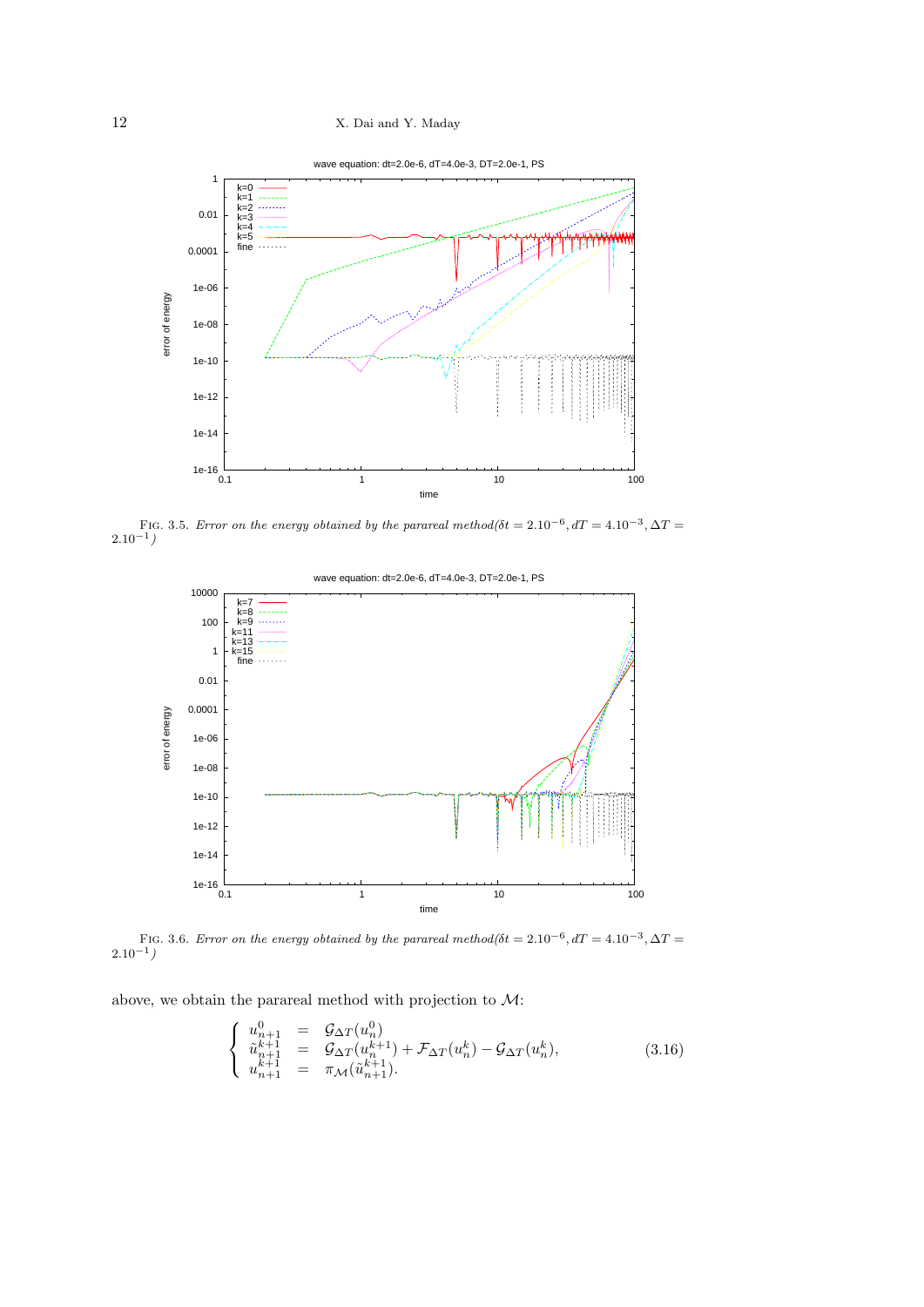We now show the results obtained by parareal method with projection. We first note on figure 3.7 that the global solution after  $k = 15$  iterations does not seem to present the instabilities of the plain parareal in time algorithm. The same conclusion holds after 25 iterations.



Fig. 3.7. *Vibration at different positions obtained by the parareal method with projection to the manifold M*  $(\delta t = 2.10^{-6}, dT = 4.10^{-3}, \Delta T = 2.10^{-1})$ 

This is confirmed by the figures 3.8 and 3.9 where we note an improvement in the error between the exact solution and the discrete one as the iterations evolve. The error is always at worse of the same order as the error of the coarse propagator.

Of course this is far from being what is expected, but the conservation of *H* does improve the behavior of the algorithm. The following figures 3.10 and 3.11 illustrate the good preservation of *H* along the trajectory for the parareal method with projection. Although the solution does not diverge as in the plain parareal case, it does not converge as we would like.

In the results above, when doing the projection, we view all the Fourier modes as a whole system, and treat them altogether, with a unique Lagrange multiplier. Remember that each Fourier coefficient individually has an energy that is preserved as is explained in Remark 2. Instead of projecting on the manifold *M*, where only one invariant is taken into account, we can have a manifold defined with more invariant properties. We have defined only two invariants based on two groups in the Fourier coefficients, those corresponding to high wave numbers and those corresponding to low wave numbers. That is, we partition all the Fourier modes into two groups, one contains the modes  $|k| \geq K_0$ , the other one contains all the modes  $|k| < K_0$ , we then perform a projection for each group separately to make the energy of each group conserved.

The motivation comes from the fact that, when we discretize the solution by Fourier series, the contribution of the high frequency modes is much smaller than that of the low frequency modes. If we use the same Lagrange multiplier  $\lambda$  to correct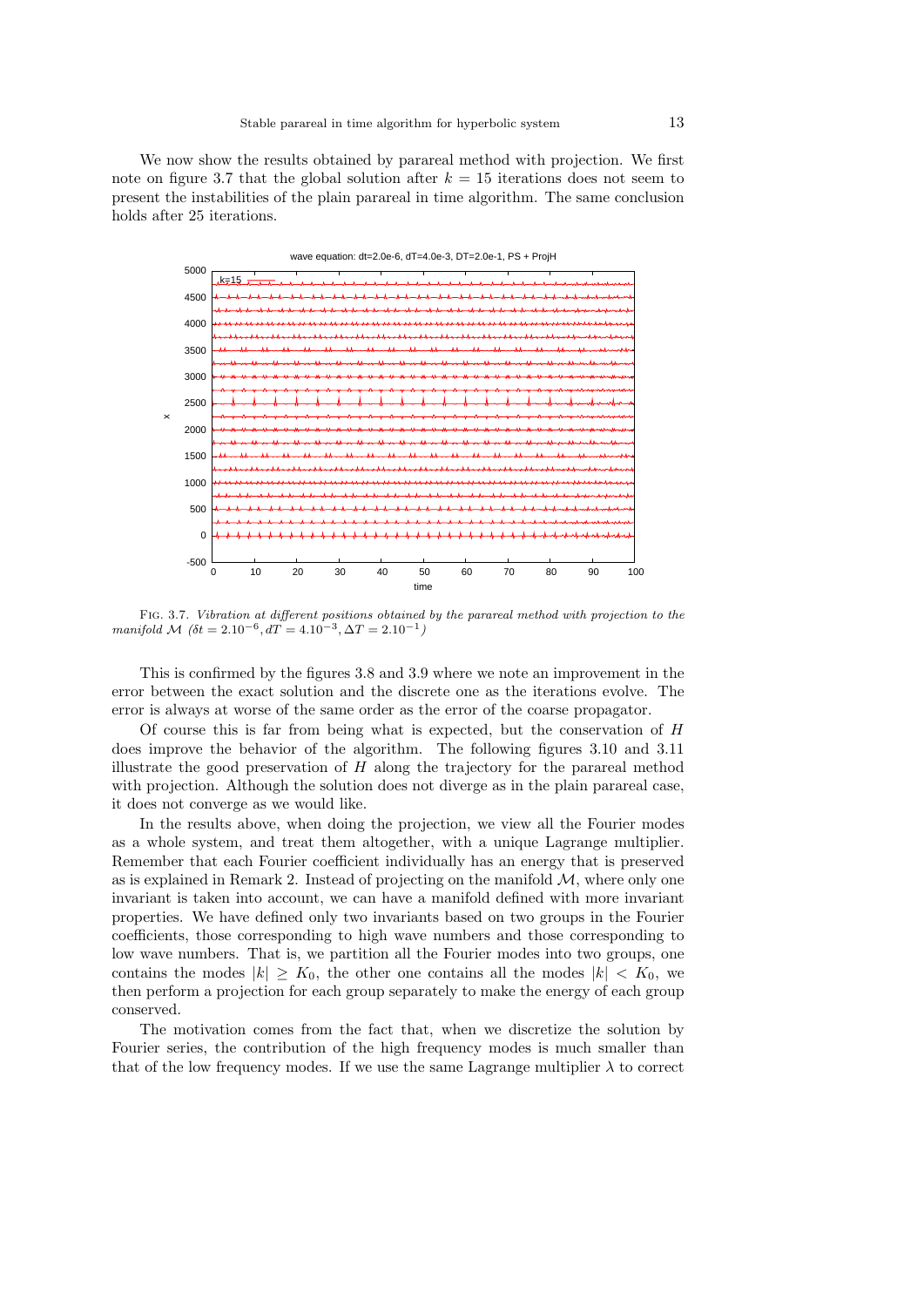

Fig. 3.8. *Error on the solution obtained by the parareal method with projection to the manifold M*  $(\delta t = 2.10^{-6}, dT = 4.10^{-3}, \Delta T = 2.10^{-1})$ 



Fig. 3.9. *Error on the solution obtained by parareal method with projection to the manifold <sup>M</sup>*  $(\delta t = 2.10^{-6}, dT = 4.10^{-3}, \Delta T = 2.10^{-1})$ 

all the modes, the contribution of the high frequency modes may be to magnify them and pollute the solution.

So, let us introduce two Lagrange multipliers  $\lambda_1$  and  $\lambda_2$ , one is for the high frequency modes, the other is for the low frequency modes only.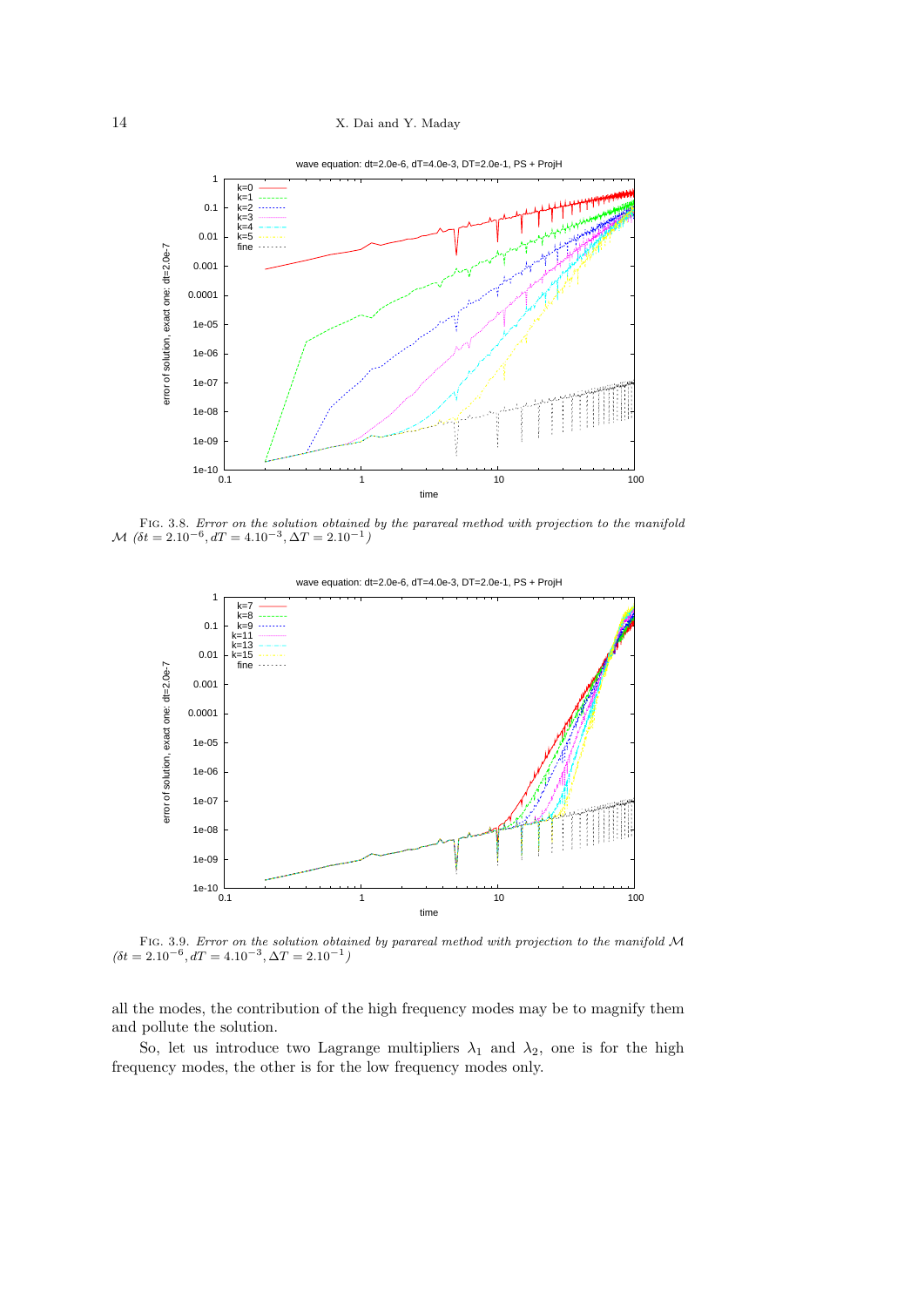

Fig. 3.10. *Error on the energy obtained by parareal method with projection to the manifold <sup>M</sup>*  $(\delta t = 2.10^{-6}, dT = 4.10^{-3}, \Delta T = 2.10^{-1})$ 



Fig. 3.11. *Error on energy obtained by parareal method with projection to the manifold <sup>M</sup>*  $(\delta t = 2.10^{-6}, dT = 4.10^{-3}, \Delta T = 2.10^{-1})$ 

The method is not more complex to implement. The numerical simulation still with the same  $N = 30$  is based on  $K_0 = 20$ ; the results are much improved as can be seen on figures 3.12, 3.13 and 3.14.

The solution itself, after 15 iterations, is in excellent accordance with the very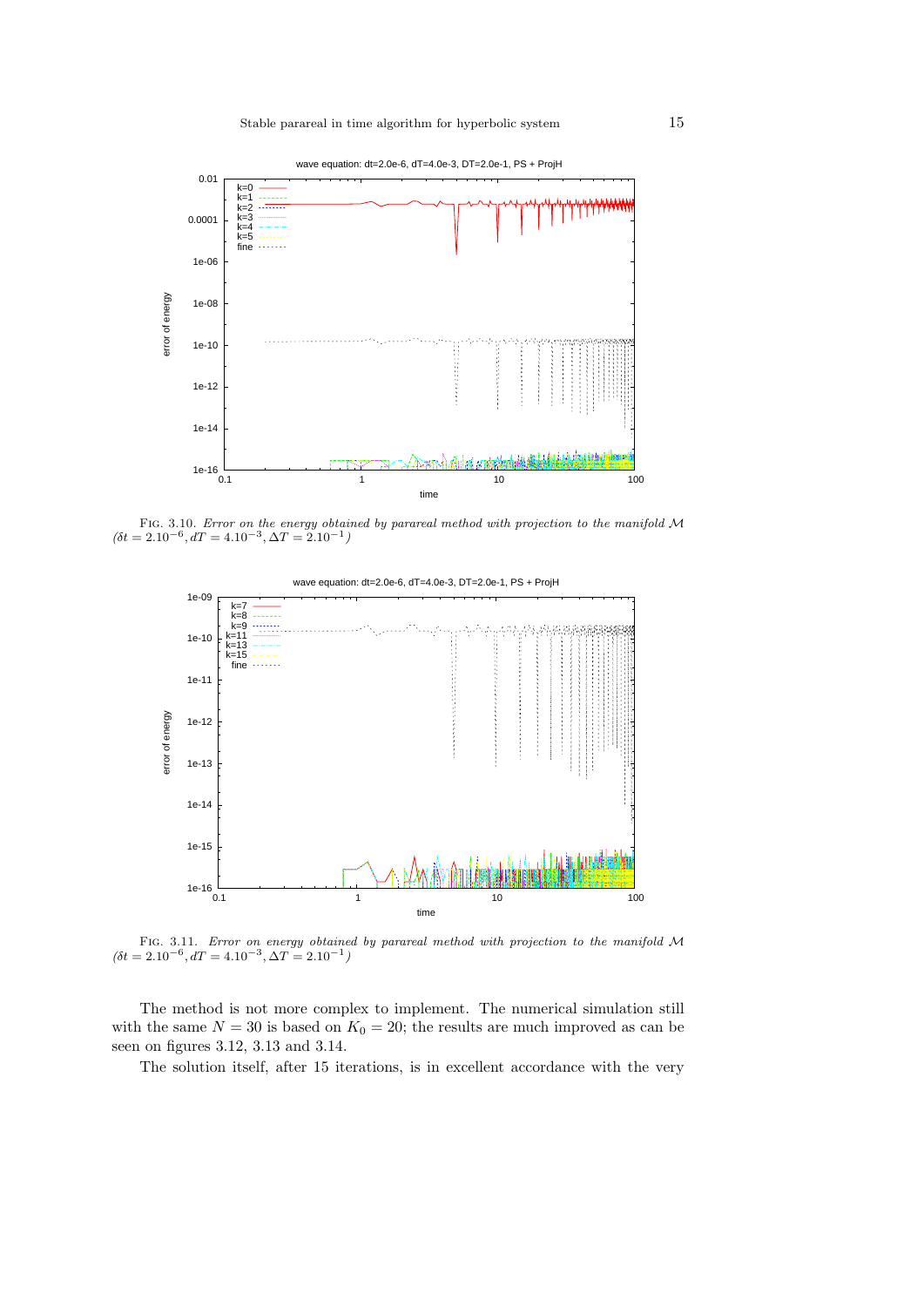

FIG. 3.12. *Error on the solution obtained by the parareal with projection on two groups* ( $\delta t =$  $2.10^{-6}$ ,  $dT = 4.10^{-3}$ ,  $\Delta T = 2.10^{-1}$ 



FIG. 3.13. *Error on the solution obtained by the parareal with projection on two groups (* $\delta t$  *=*  $2.10^{-6}$ ,  $dT = 4.10^{-3}$ ,  $\Delta T = 2.10^{-1}$ 

fine approximation as can be seen on figure 3.15.

For the linear second order wave equation, the preservation of the invariant quantities based on the decomposition of the coefficients representing the solution into two groups: the low modes and high frequency modes, is thus a sufficiently mild ingredi-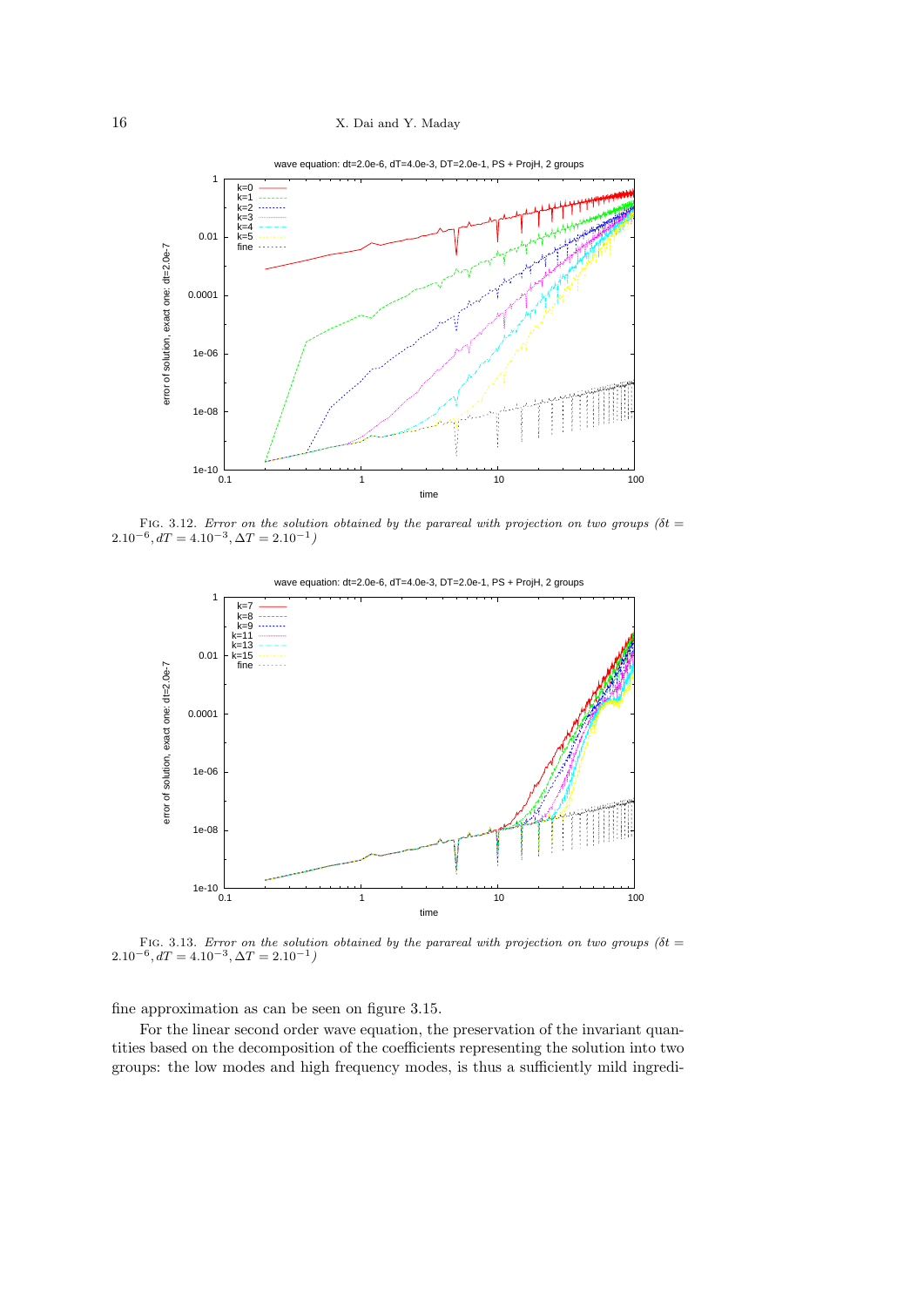



FIG. 3.14. *Error on the solution obtained by the parareal with projection on two groups* ( $\delta t =$  $2.10^{-6}$ ,  $dT = 4.10^{-3}$ ,  $\Delta T = 2.10^{-1}$ 

wave equation: dt=2.0e-6, dT=4.0e-3, DT=2.0e-1, PS + ProjH, 2 groups



Fig. 3.15. *Vibration at different positions obtained by parareal method with projection on two groups*  $(\delta t = 2.10^{-6}, dT = 4.10^{-3}, \Delta T = 2.10^{-1})$ 

ent to improve the behavior of the parareal in time algorithm. In the next section we shall extend this variant of the parareal in time algorithm to a nonlinear PDE.

Note that, if when the method converges, i.e.  $\forall n = 1, ..., N$ ,  $u_n^k \longrightarrow u_n^{\infty}$ , this limit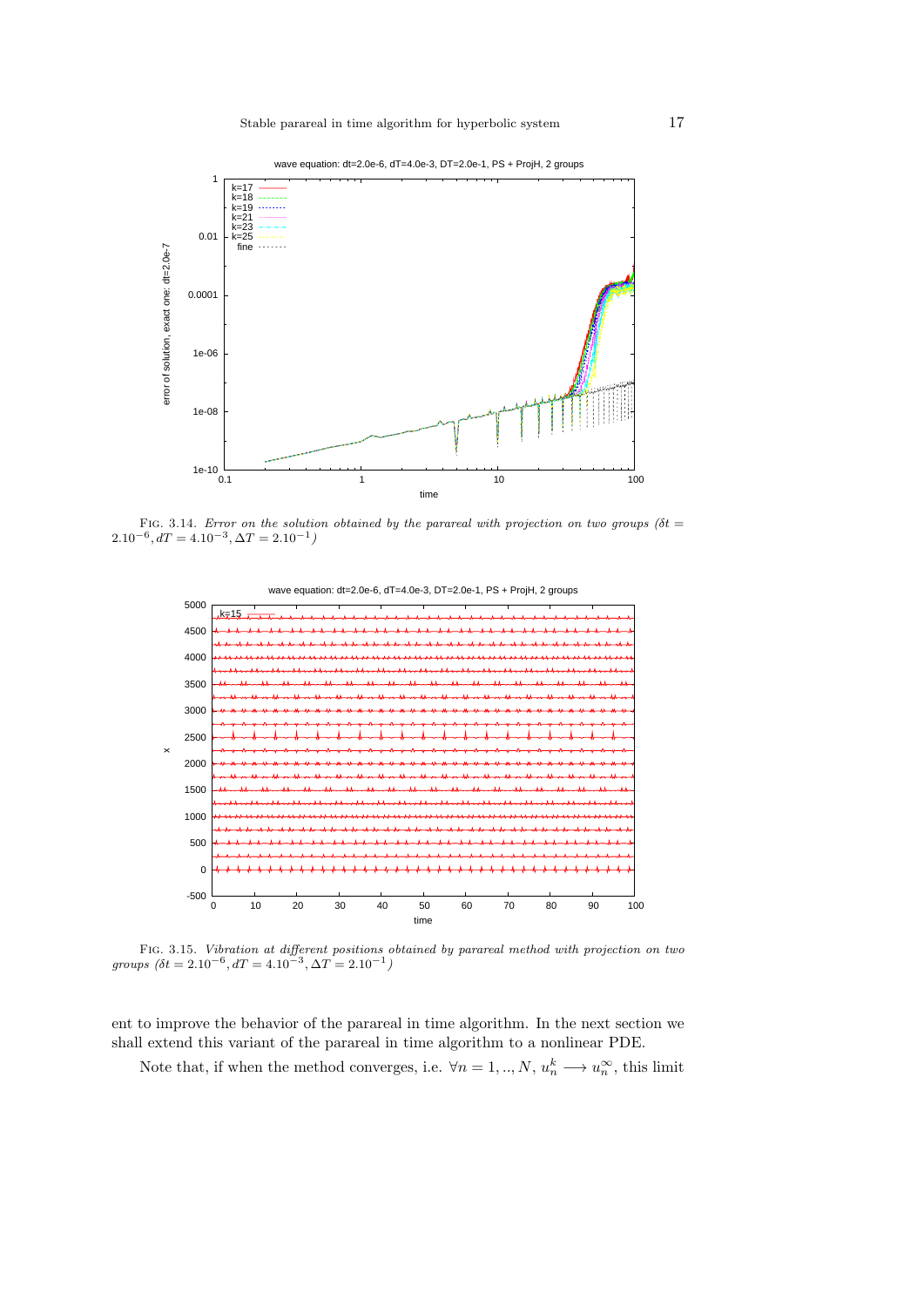solution satisfies thanks to (3.16)

$$
u_{n+1}^{\infty} = \pi_{\mathcal{M}}(\mathcal{F}_{\Delta T}(u_n^{\infty}))
$$

that, here, due to the fact that the propagator  $\mathcal{F}_{\Delta T}$  is symplectic and thus preserves the Hamiltonian, reads

$$
u^\infty_{n+1} = \mathcal{F}_{\Delta T}(u^\infty_n)
$$

that proves that the method converges towards the fine solution, as expected.

### **4. Burgers equation.**

**4.1. The total Fourier/time splitting discretization.** Let us consider in this section the following periodic viscous Burgers' equation in one dimension

$$
\frac{\partial u}{\partial t} - \nu \frac{\partial^2 u}{\partial x^2} + \frac{1}{2} \frac{\partial (u^2)}{\partial x} = 0,
$$
  
\n
$$
u(x, 0) = u_0(x),
$$
  
\n
$$
u(x + \mathbb{T}, t) = u(x, t),
$$
\n(4.1)

The viscosity  $\nu > 0$  is planned to be very small so that the solution will exhibit very sharp gradients.

Taking into account that the periodic frame of the problem allows to use Fourier spectral approximation, we thus consider a semi discretization based on the Galerkin Fourier approximation in *S<sup>N</sup>*

$$
\left(\frac{\partial u_N}{\partial t}, v_N\right) + \nu \left(\frac{\partial u_N}{\partial x}, \frac{\partial v_N}{\partial x}\right) + \frac{1}{2} \left(\frac{\partial (u_N)^2}{\partial x}, v_N\right) = 0, \forall v_N \in S_N.
$$
 (4.2)

We then choose to use a second order symmetrized splitting method based on the splitting between the diffusion effects (treated in the Fourier space exactly) and the nonlinear convection effects (treated in the physical space). The only difference between the coarse propagator  $\mathcal G$  and fine propagator  $\mathcal F$  are relative to the time steps *dT* and fine time step  $\delta t$ , respectively. Denoting by  $\delta$  either *dT* or  $\delta t$ , the splitting schemes at each iteration proceeds as follows:

1. Solve the following problem in Fourier space in the interval  $[\tau_n = n\delta, \tau_{n+\frac{1}{2}}]$  $\tau_n + \frac{\delta}{2}$ 

$$
\left(\frac{\partial u_N}{\partial t}, v_N\right) + \nu\left(\frac{\partial u_N}{\partial x}, \frac{\partial v_N}{\partial x}\right) = 0, \forall v_N \in S_N \tag{4.3}
$$

$$
u_N(\tau_n) = u_{N,n},\tag{4.4}
$$

and denote  $\tilde{u}_{N,n+\frac{1}{2}} = u_N(\tau_{n+\frac{1}{2}})$ . Note that, as in the discretization of the wave equation, by choosing iteratively  $v_N = e^{ik\frac{2\pi}{\pi}x}$ ,  $k \in [-N, N]$ , this results in a system of differential equations in the Fourier coefficients.

2. Solve the following problem in  $[\tau_n, \tau_{n+1}]$ 

$$
\left(\frac{\partial u_N}{\partial t}, v_N\right) + \frac{1}{2} \left(\frac{\partial (u_N)^2}{\partial x}, v_N\right) = 0, \forall v_N \in S_N \tag{4.5}
$$

$$
u_N(\tau_n) = \tilde{u}_{N,n+\frac{1}{2}},\tag{4.6}
$$

and denote  $u_N(\tau_{n+1})$  as  $u_{N,n+\frac{1}{2}}$ . Note that here, the solution procedure cannot be exact since the problem is non linear: the discretization in time is based on a  $3^{rd}$  order Runge Kutta method and an exact evaluation of the Fourier coefficients of  $\frac{\partial (u_N)^2}{\partial x}$  by a Discrete Fourier Method based on  $S_{2N}$ .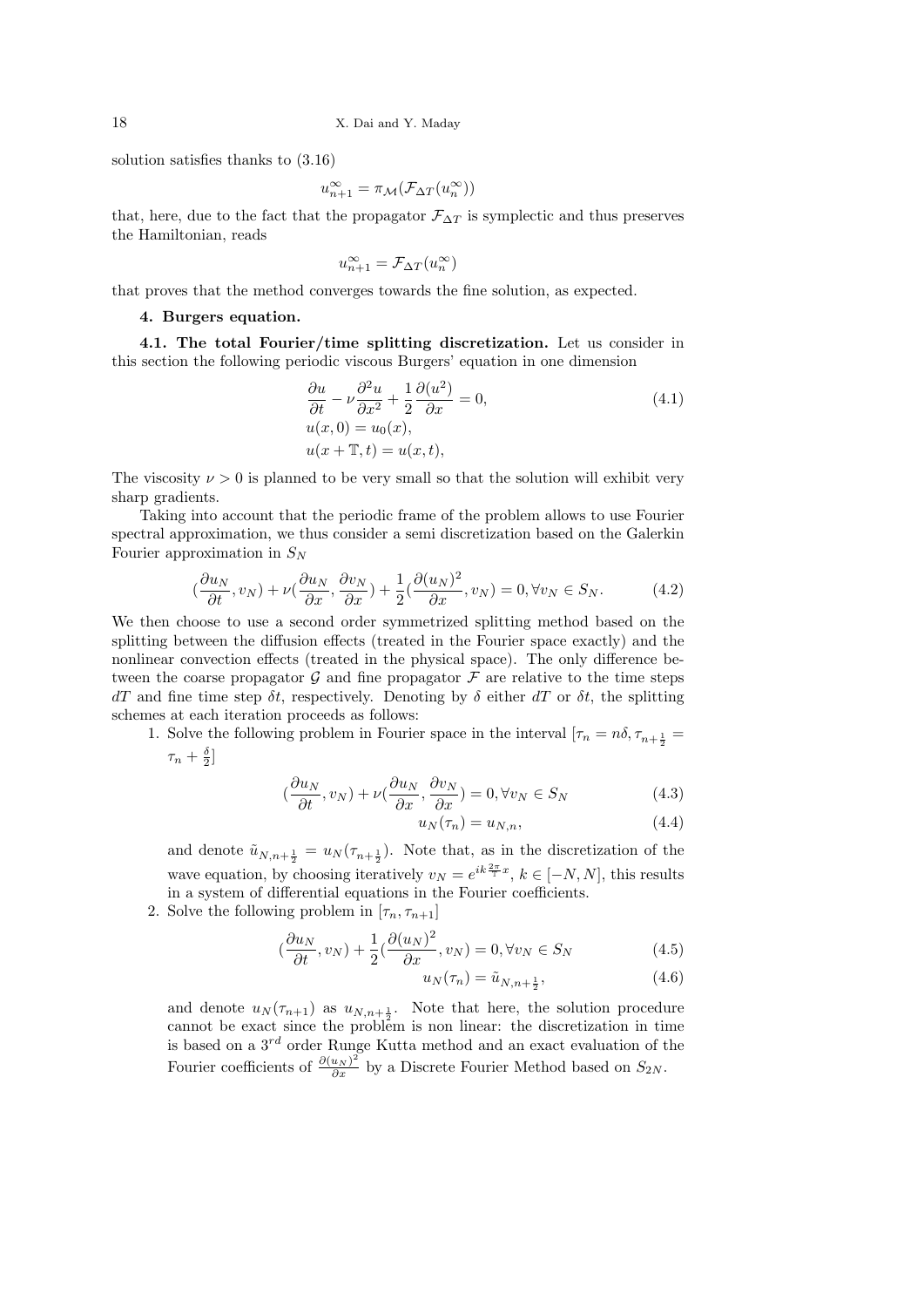3. Solve the following problem in Fourier space in  $[\tau_{n+\frac{1}{2}}, \tau_{n+1}]$ 

$$
\left(\frac{\partial u_N}{\partial t}, v_N\right) + \nu\left(\frac{\partial u_N}{\partial x}, \frac{\partial v_N}{\partial x}\right) = 0, \forall v_N \in S_N \tag{4.7}
$$

$$
u_N(\tau_{n+\frac{1}{2}}) = u_{N,n+\frac{1}{2}}.\t(4.8)
$$

**4.2. Results for the plain parareal in time algorithm.** We have performed 3 tests for the plain algorithm. First we note that, provided that the viscosity is large enough, the parareal in time algorithm is working fine. Indeed in case referred later as **Case 1**, we have chosen

**Case 1:**

- 1.  $\mu = 1e 2$ ,
- 2.  $N_c = 2^8, N_f = 2^8,$
- 3.  $T = 2, \Delta T = 2.10^{-2}, dT = 1.10^{-2}, \delta t = 1.10^{-4}$

The evolution is presented on figure 4.1, the relative error in the solution with respect to a solution computed with a much smaller time step is presented on figure 4.2 showing that after 3 parareal iterations, the same convergence as for the fine sequential simulation is achieved.



FIG. 4.1. *Case 1: solution obtained by the parareal method(* $\delta t = 1e - 4$ *,*  $dT = 1e - 2$ *,*  $DT = 2e - 2$ *)* 

For the second test, we have diminished the value of the viscosity. This case, referred to as **Case 2**, corresponds to the choices

**Case 2:** 1.  $\mu = 1e - 3;$ 2.  $N_c = 2^9, N_f = 2^9,$ 3.  $T = 2, \Delta T = 2.10^{-2}, dT = 1.10^{-2}, \delta t = 1.10^{-5}$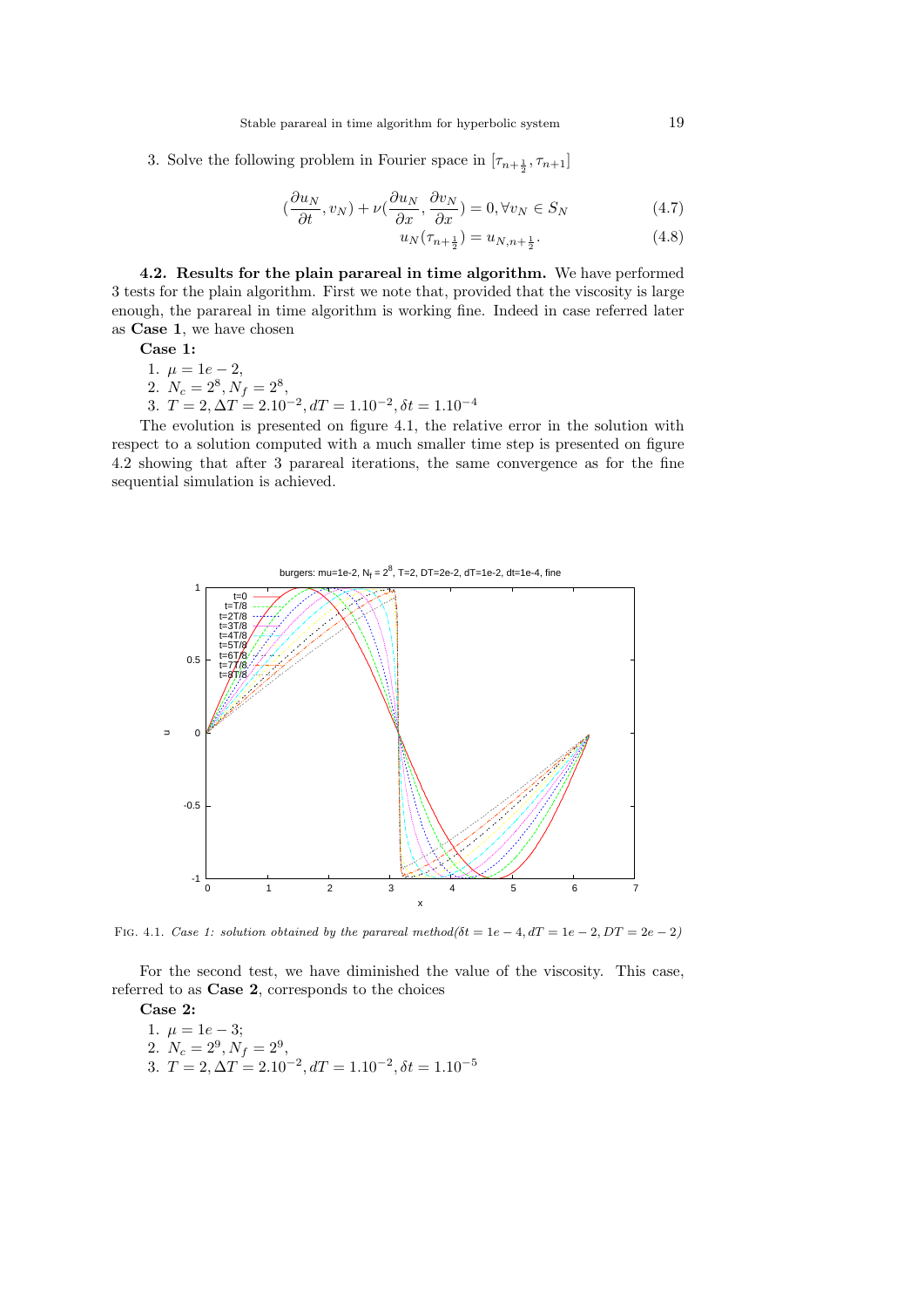

FIG. 4.2. *Case 1: relative error on the solution obtained by the parareal method(* $\delta t = 1e-4$ *,*  $dT =$  $1e - 2$ ,  $DT = 2e - 2$ 



FIG. 4.3. *Case 2-2: relative error of the solution obtained by the parareal method(* $\delta t = 1e$  *−*  $5, dT = 1e - 2, \Delta T = 2e - 2$ 

For this case, the plain parareal method is not stable, as can be seen on the figure 4.3, after 3 iterations instabilities occur soon after time 1 where the solution of the inviscid Burgers equation becomes discontinuous.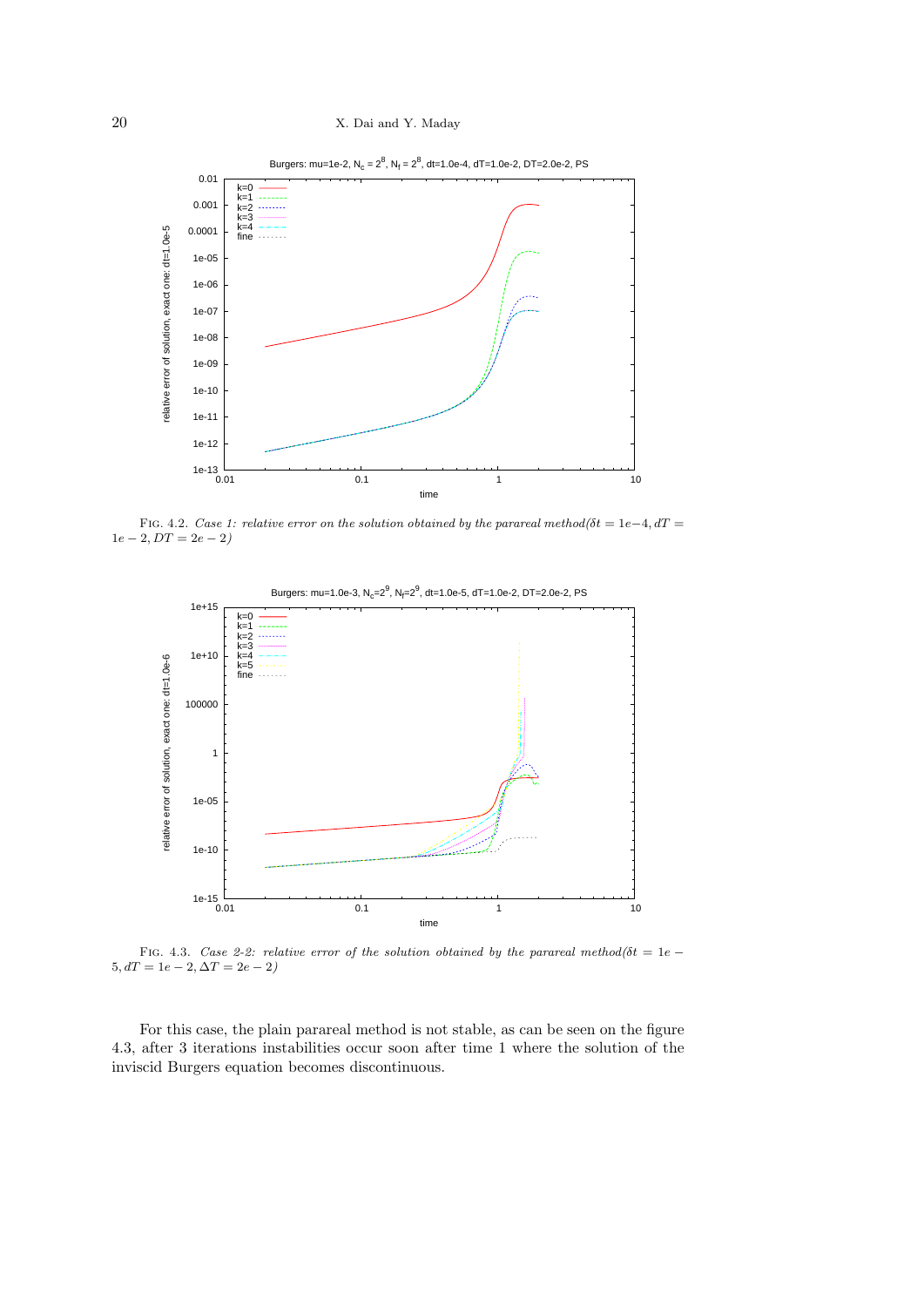It should be noted that, as explained in [17], that using a coarser spacial representation helps in the stabilization of the process. Indeed, **Case 3** below provides a stable parareal approximation

**Case 3:**

- 1.  $\mu = 1e 3;$
- 2.  $N_c = 2^8, N_f = 2^9,$
- 3.  $T = 2, \Delta T = 2.10^{-2}, dT = 1.10^{-2}, \delta t = 1.10^{-5}$ .

As can be seen on the series of figures 4.4, 4.5 and 4.6, the method is stable, converges but very slowly.



FIG. 4.4. *Case 2-1: relative error of the solution obtained by the parareal method(* $\delta t = 1e - \frac{1}{2}$  $5, dT = 1e - 2, DT = 2e - 2$ 

In the next sections, we shall improve the two last simulations by extending the method presented in the previous section.

**4.3. Results for the plain parareal in time algorithm with projection alone.** To start with, let us notice that, due to dissipation, there is no quantity that is preserved along a trajectory, nevertheless, by using  $u_N$  as a test function in  $(4.2)$ , we derive that

$$
||u_N(t)||_{L^2(0,T)}^2 + 2\nu \int_0^t \left[\frac{\partial u_N}{\partial x}\right]^2 = ||u_N(0)||_{L^2(0,T)}^2,
$$

and actually for any two times  $T_{n+1} > T_n \geq 0$ 

$$
||u_N(T_{n+1})||_{L^2(0,T)}^2 + 2\nu \int_{T_n}^{T_{n+1}} \left[\frac{\partial u_N}{\partial x}\right]^2 = ||u_N(T_n)||_{L^2(0,T)}^2.
$$
 (4.9)

In the parareal in time algorithm, starting from  $u_n^{k+1}$  (remember that this represents the Galerkin approximation that should be denoted as  $u_{N,n}^{k+1}$ , we expect that

$$
||u_{n+1}^{k+1}||_{L^{2}(0,T)} = ||\mathcal{F}_{\Delta T}[u_{n}^{k+1}]||_{L^{2}(0,T)}
$$
\n(4.10)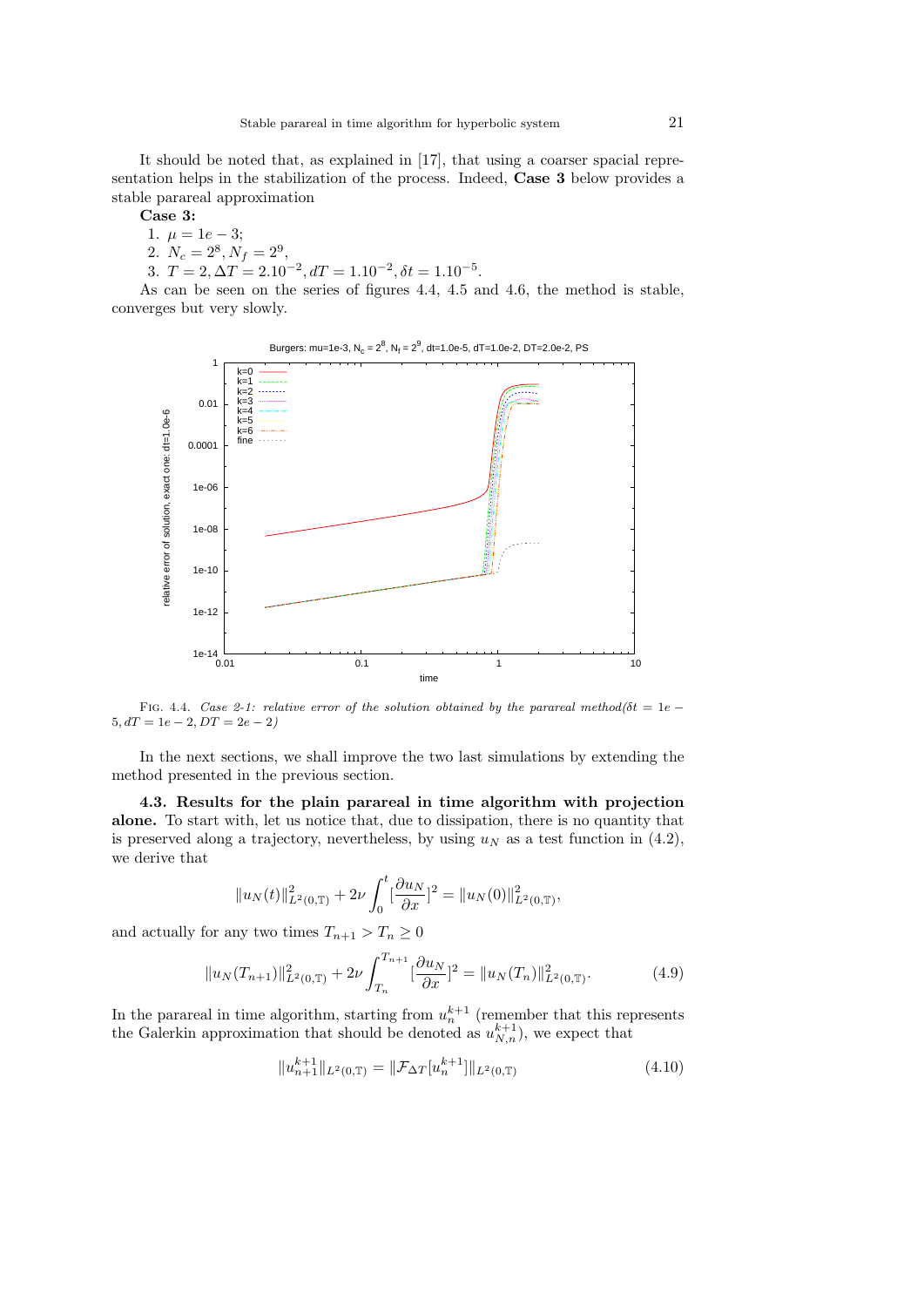# 22 X. Dai and Y. Maday



FIG. 4.5. *Case 2-1: relative error of the solution obtained by the parareal method(* $\delta t = 1e - \frac{1}{2}$  $5, dT = 1e - 2, DT = 2e - 2$ 



Fig. 4.6. *Case 2-1: relative error of the solution obtained by the parareal method(δt* = 1*<sup>e</sup> <sup>−</sup>*  $5, dT = 1e - 2, DT = 2e - 2$ 

Since we do not want to compute  $\mathcal{F}_{\Delta T}[u_n^{k+1}]$  at this stage, we approximate  $\|\mathcal{F}_{\Delta T}[u_n^{k+1}]\|_{L^2(0,T)}$ by

$$
\|\mathcal{F}_{\Delta T}[u_n^{k+1}]\|_{L^2(0,\mathbb{T})} \simeq \frac{\|\mathcal{F}_{\Delta T}[u_n^k]\|_{L^2(0,\mathbb{T})}}{\|u_n^k\|_{L^2(0,\mathbb{T})}} \|u_n^{k+1}\|_{L^2(0,\mathbb{T})}.
$$
 (4.11)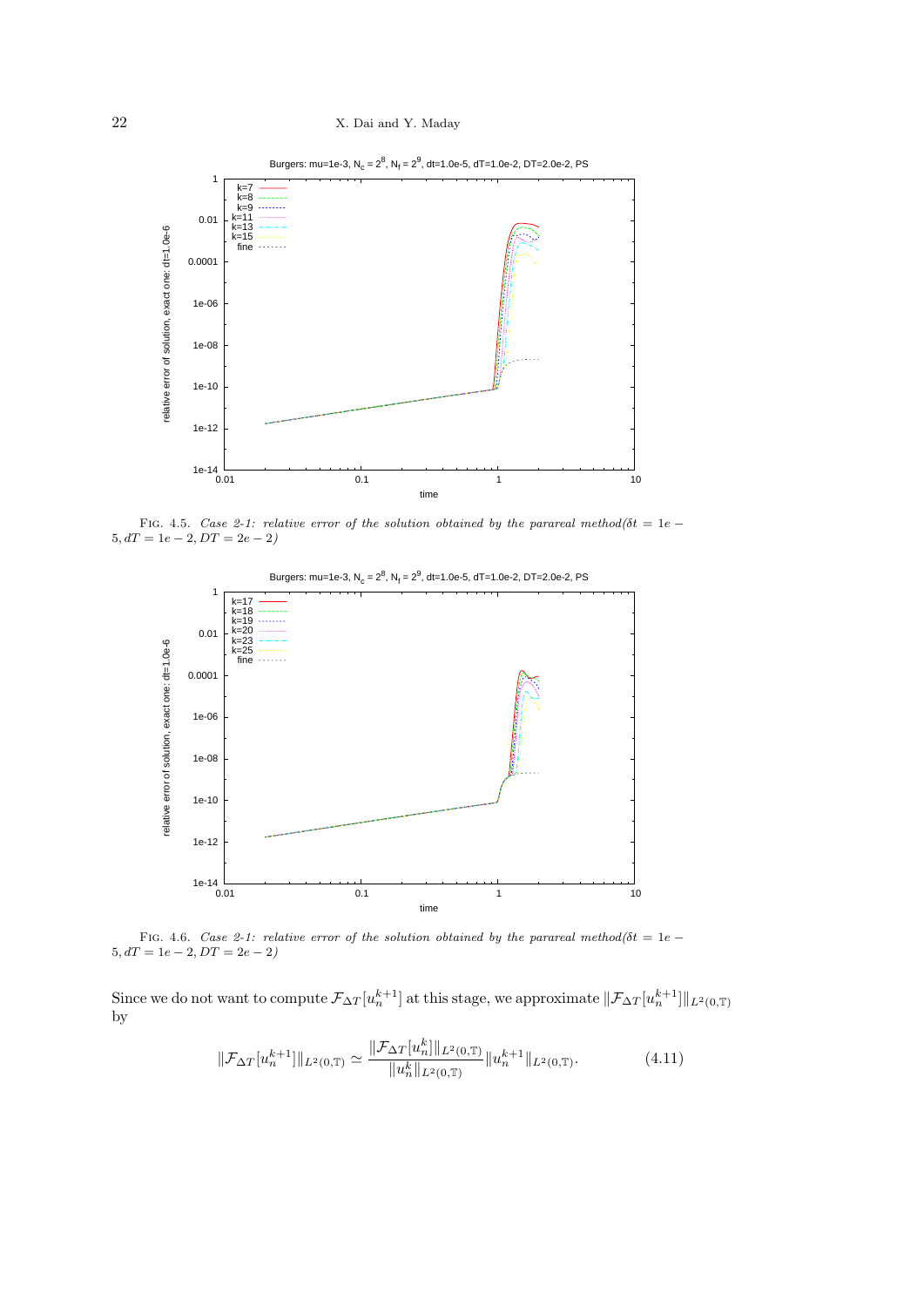What can thus be done is to consider the manifold  $\mathcal{M}_n^{k+1}$  corresponding to the set of all functions *v* such that  $||v||_{L^2(0,T)} = \frac{||\mathcal{F}_{\Delta T}[u_n^k]||_{L^2(0,T)}}{||u_n^k||_{L^2(0,T)}}$  $\frac{\Delta T \left[ u_n \right] \parallel_L^2(0,T)}{\| u_n^k \|_{L^2(0,T)}} \| u_n^{k+1} \|_{L^2(0,T)}$ 

Second, we have noticed in the analysis of the wave equation that treating all the frequencies with a unique Lagrange multiplier is not effective enough. We thus partition the frequency space of functions in  $S_N$  into two (or more if necessary) groups  $G_i, i = 1, 2 \text{ (or } i = 1, ..., I) \text{ defined by}$ 

$$
G_i = span\{e^{i\ell \frac{2\pi}{\mathbb{T}}x}, N_i^- \le |\ell| < N_i^+\},\tag{4.12}
$$

where  $L_1^- = 0$ ,  $0 < L_1^+ = L_2^- - 1$ ,  $L_2^+ = N + 1$  (or  $L_1^- = 0$ ,  $0 < L_1^+ = L_2^- - 1$ ,  $L_i^-$  <  $L_i^+$  =  $L_{i+1}^-$  + 1,  $L_I^+$  =  $N+1$  if more groups are around). The *L*<sup>2</sup>–projection on group  $G_i$  is denoted as  $P_i$ . In this case we consider the manifold  $[\mathcal{M}^I]_n^{k+1}$  defined as being the intersection

$$
[\mathcal{M}^I]_n^{k+1} = \bigcap_{i=1}^I [m^i]_n^{k+1}
$$
\n(4.13)

where the group manifolds  $[m^i]_n^{k+1}$  are defined as follows .

$$
[m^i]_n^{k+1} = \{ v \in S_N, \|P_i(v)\|_{L^2(0,T)} = \frac{\|P_i[\mathcal{F}_{\Delta T}[u_n^k]]\|_{L^2(0,T)}}{\|u_n^k\|_{L^2(0,T)}} \|u_n^{k+1}\|_{L^2(0,T)} \}
$$
(4.14)

To any given  $\tilde{v} \in S_N$ , we associate the element  $\pi_{\lfloor M^I\rfloor_n^{k+1}}(\tilde{v})$  defined by the Standard Projection Method on  $[\mathcal{M}^I]_n^{k+1}$ , that involves the determination of *I* Lagrange multipliers.

With this manifold the parareal scheme with projection reads

$$
\begin{cases}\nu_{n+1}^{0} = \mathcal{G}_{\Delta T}(u_{n}^{0}) \\
\tilde{u}_{n+1}^{k+1} = \mathcal{G}_{\Delta T}(u_{n}^{k+1}) + \mathcal{F}_{\Delta T}(u_{n}^{k}) - \mathcal{G}_{\Delta T}(u_{n}^{k}), \\
u_{n+1}^{k+1} = \pi_{[\mathcal{M}^{I}]_{n}^{k+1}}(\tilde{u}_{n+1}^{k+1}).\n\end{cases} (4.15)
$$

*k*

The results are as follows (see figures 4.7, 4.8, 4.9). We notice that the parareal in time algorithm is stabilized, but it does not converge much. Increasing the number of groups does not improve the behavior of this variant of the parareal in time algorithm.

REMARK 3. If we would know the exact value of the energy of each groups, the *projection method would converge. The problem of course is that due to dissipation, and also to nonlinear effect that mixes up the low and high frequencies, the value of the exact energy in each groups is not known. This is the reason why we get into these difficulties.*

**4.4. Results for the plain parareal in time algorithm with projection and damping.** We notice that, for this non linear problem, the projection allows to stabilize the parareal in time algorithm but a little more is required. We have chosen to damp the high frequencies at each coarse step before proceeding to the next parareal iteration. This means that we introduce a damping function  $\Phi$  that, to any element  $v_N$  in  $S_N$  provides an element  $w_N = \Phi(v_N)$  in  $S_N$ , such that

$$
\forall \ell \in G_1, \quad \hat{w}_{\ell} = \hat{v}_{\ell} \tag{4.16}
$$

$$
\forall \ell \in G_i, i = 2, \dots I, \quad \hat{w}_{\ell} = f(i)\hat{v}_{\ell} \tag{4.17}
$$

where  $f(i)$  is chosen such that high frequency parts are more and more filtered. In all the following results, we choose  $f(i) = \frac{1}{i^2+1.0}$ , except for 2 groups, were we have chosen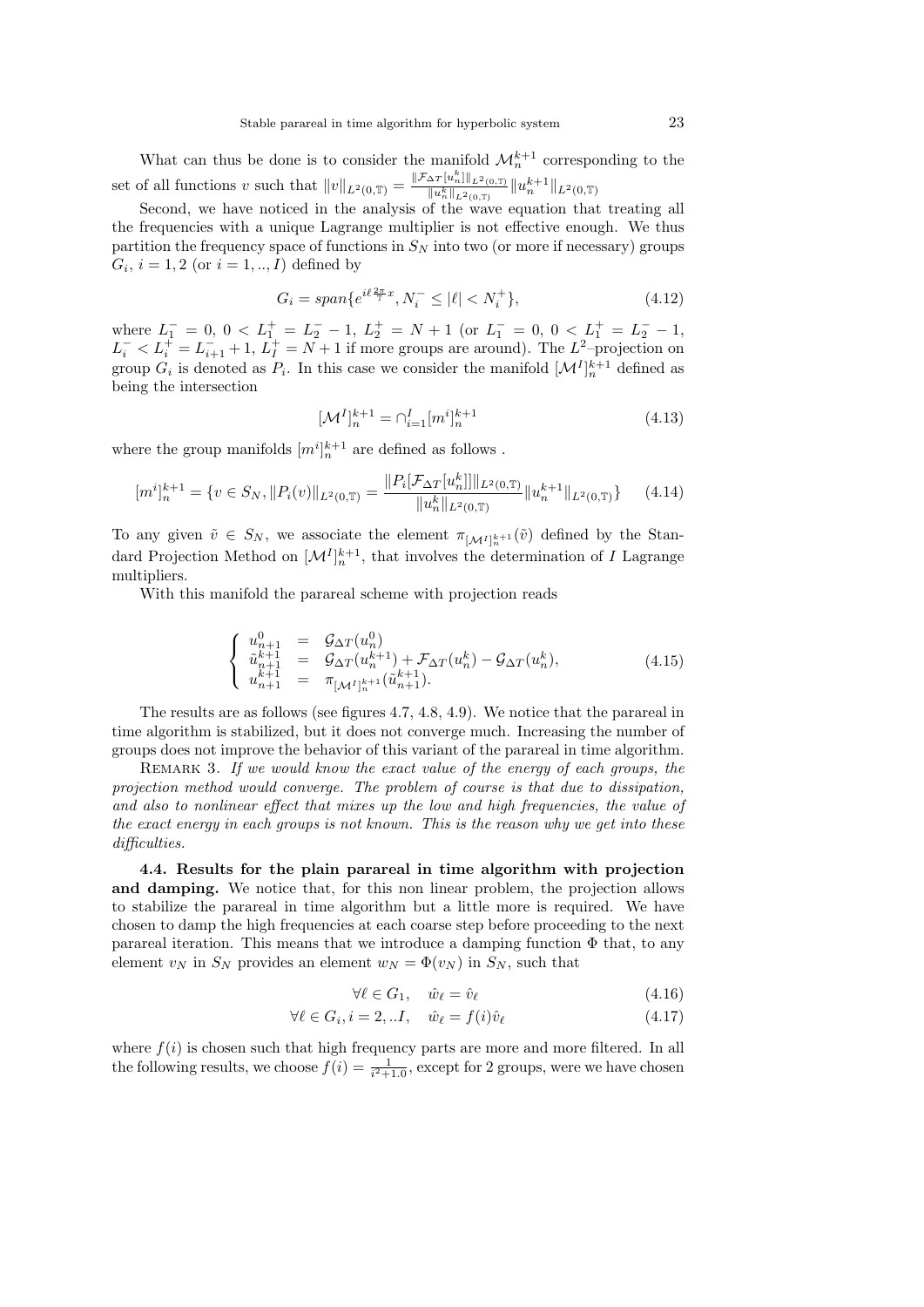

Burgers: mu=1.0e-3, N<sub>c</sub>=2<sup>9</sup>, N<sub>f</sub>=2<sup>9</sup>, dt=1.0e-5, dT=1.0e-2, DT=2.0e-2, PS + ProjH, 2 groups

Fig. 4.7. *Case 2-2: relative error of the solution obtained by the method parareal with projection*  $to$  2  $groups(\delta t = 1e - 5, dT = 1e - 2, DT = 2e - 2)$ 



Fig. 4.8. *Case 2-2: relative error of the solution obtained by the method parareal with projection*  $to 2 \, groups(\delta t = 1e - 5, dT = 1e - 2, D\dot{T} = 2e - 2)$ 

 $f(i) = \frac{1}{3i+1.0}$ . With the same definition of the multigroup manifold the parareal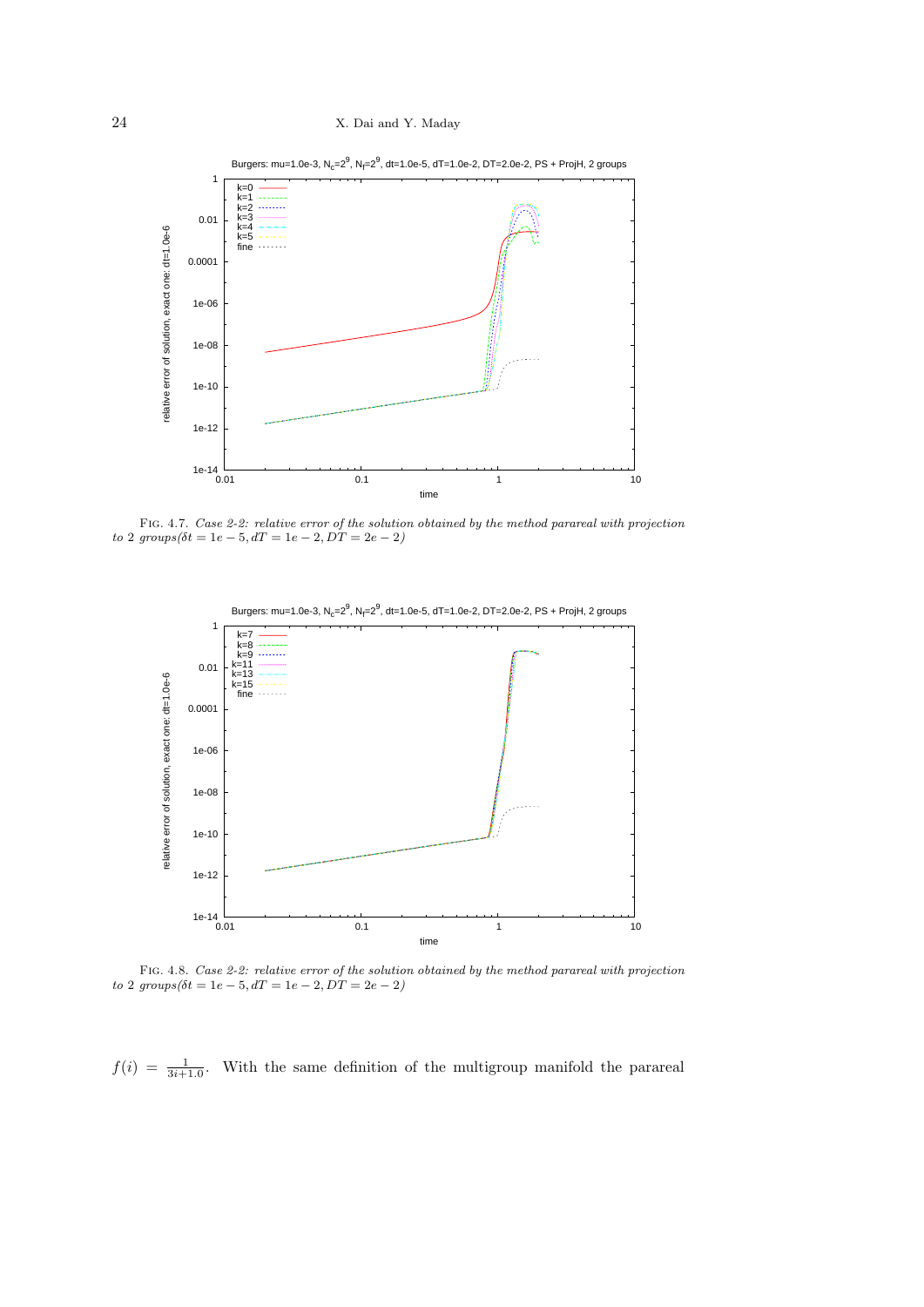



Fig. 4.9. *Case 2-2: relative error of the solution obtained by the method parareal with projection*  $to 2 \, groups(\delta t = 1e - 5, dT = 1e - 2, DT = 2e - 2)$ 

scheme with projection and damping reads

$$
\begin{cases}\n u_{n+1}^{0} = \mathcal{G}_{\Delta T}(u_n^0) \\
 \tilde{u}_{n+1}^{k+1} = \mathcal{G}_{\Delta T}(\bar{u}_n^{k+1}) + \mathcal{F}_{\Delta T}(u_n^k) - \mathcal{G}_{\Delta T}(\bar{u}_n^k), \\
 u_{n+1}^{k+1} = \pi_{\left[\mathcal{M}_1\right]_n^{k+1}}(\tilde{u}_{n+1}^{k+1}) \\
 \bar{u}_{n+1}^{k+1} = \Phi(u_{n+1}^{k+1}).\n\end{cases} (4.18)
$$

The following figures 4.10, 4.11 and 4.11 present the results of this improved parareal method. We notice that the parareal method is now converging.

Remark 4. *Note that the strategy used here consisting in adding a little bit of dissipation on the high modes to the parareal scheme goes in the direction suggested in [2] and is coherent with the spectral viscosity proposed in [22]. Note also that the solution should be measured after the projection and before the damping. Note finally that the fine propagator acts on the undamped solution so that the dissipativity that is added does not affect the quality of the solution (e.g. as any parareal scheme, after Nth iterations, the solution is the same as the one of the plain fine propagator) but improves the quality of the scheme.*

The projection with more than two groups performs slightly better, see e.g. figure 4.13 where only the results for iterations between 7 and 15 are presented. It may be interesting to keep this in mind even though the separation in more than two groups is not completely straightforward in the non periodic case where finite difference, finite differences or finite volume techniques will be used.

**5. Preliminary analysis.** In this section, we provide some simple elements of analysis that prove the stabilty of the previous approximation with the parareal method with projection (and damping).

Let us first assume that the fine propagator is  $L^2$  stable in the sense that there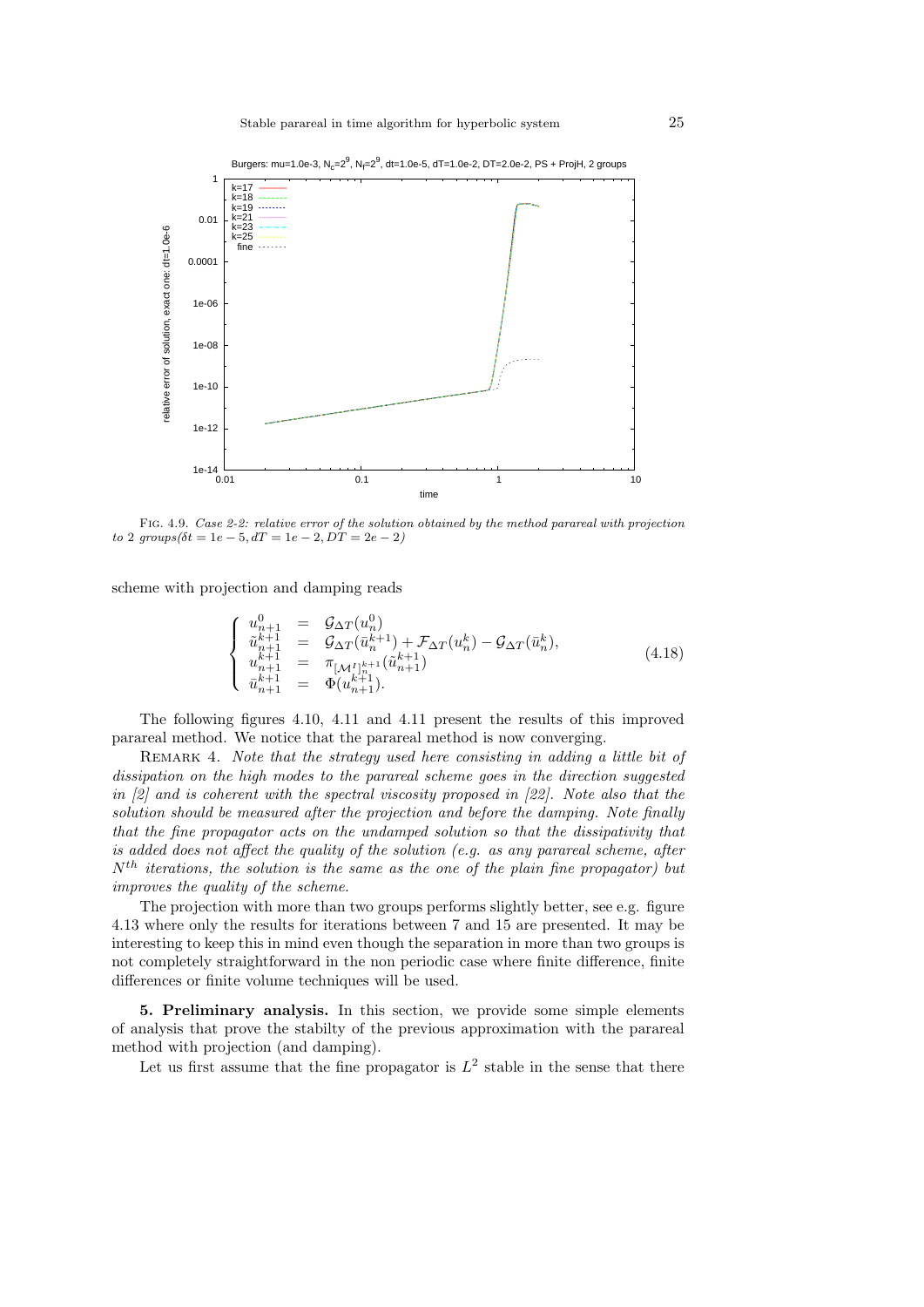

Fig. 4.10. *Case 2-2: relative error of the solution obtained by the method parareal with projection to* 2 *groups with damping*( $\delta t = 1e - 5$ ,  $dT = 1e - 2$ ,  $DT = 2e - 2$ )



Burgers: mu=1.0e-3,  $N_c = 2^9$ ,  $N_f = 2^9$ , dt=1.0e-5, dT=1.0e-2, DT=2.0e-2, PS + ProjH + Damp, 2 groups

Fig. 4.11. *Case 2-2: relative error of the solution obtained by the method parareal with projection to* 2 *groups with damping* $(\delta t = 1e - 5, dT = 1e - 2, DT = 2e - 2)$ 

exists a constant  $\alpha > 0$  independent of the discretization parameters such that,

$$
\forall v \in L^{2}(0, \mathbb{T}), \quad \|\mathcal{F}_{\Delta T}(v)\|_{L^{2}(0, \mathbb{T})} \le (1 + \alpha \Delta T) \|v\|_{L^{2}(0, \mathbb{T})}
$$
(5.1)

Note that both for the wave equation and the Burgers' equation, the previous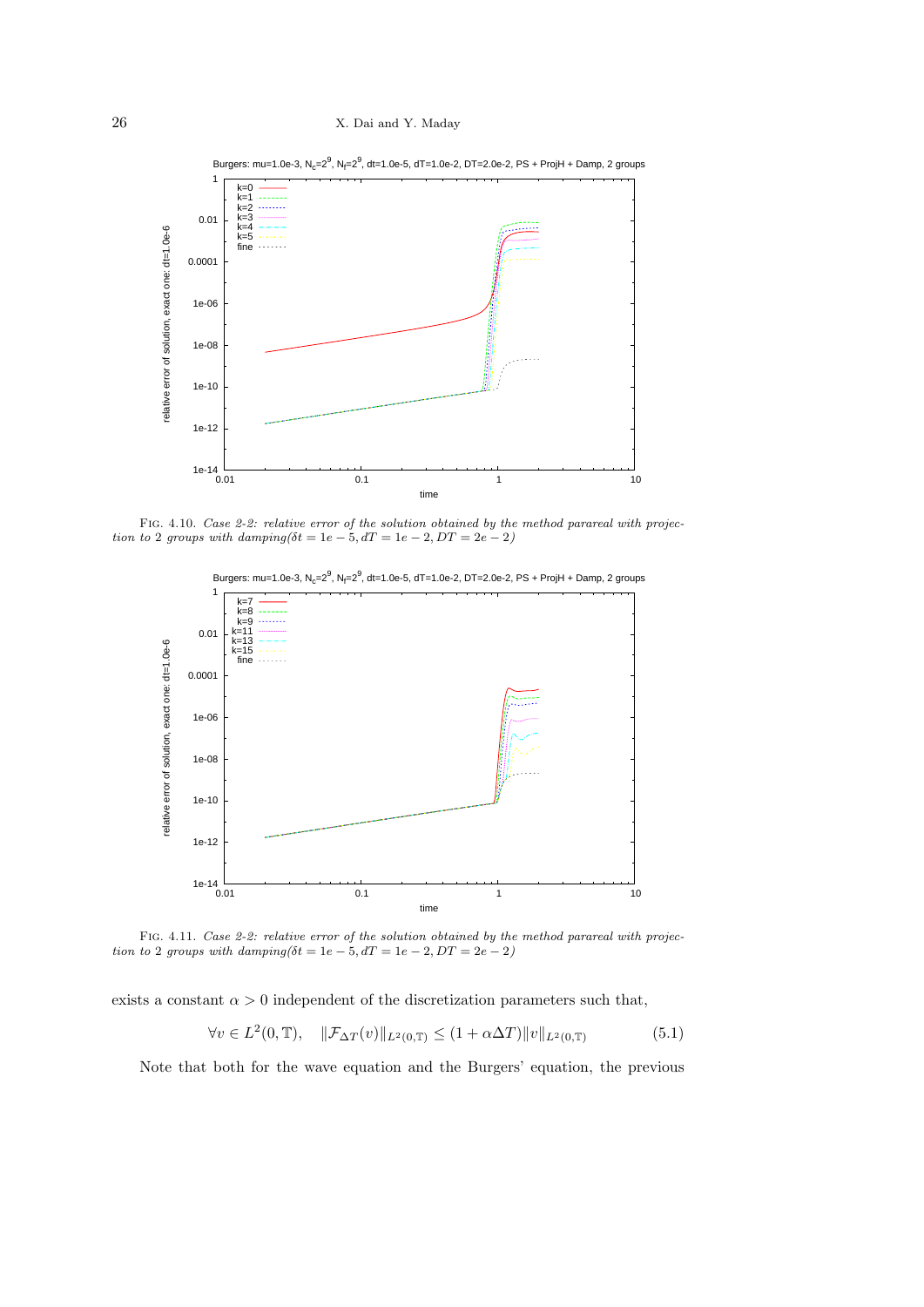

Fig. 4.12. *Case 2-2: relative error of the solution obtained by the method parareal with projection to* 2 *groups with damping* $(\delta t = 1e - 5, dT = 1e - 2, DT = 2e - 2)$ 



Fig. 4.13. *Case 2-2: relative error of the solution obtained by the method parareal with projection to* 10 *groups with damping*( $\delta t = 1e - 5$ ,  $dT = 1e - 2$ ,  $DT = 2e - 2$ )

inequality holds with  $\alpha = 0$ .

Let us start with the case where no dumping is implemented, then, from  $(4.15)$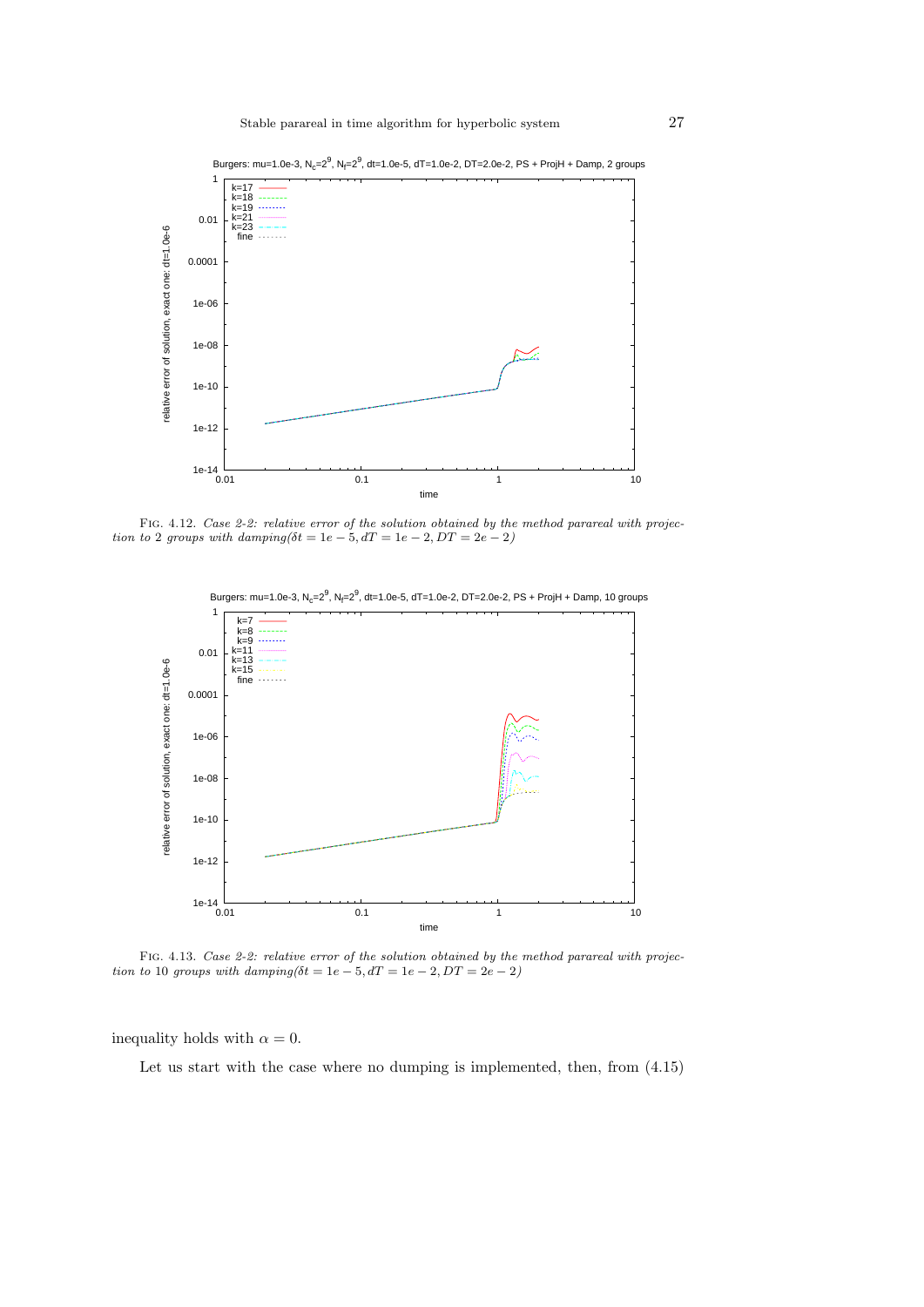

Burgers: mu=1.0e-3, N<sub>c</sub>=2<sup>9</sup>, N<sub>f</sub>=2<sup>9</sup>, dt=1.0e-5, dT=1.0e-2, DT=2.0e-2, PS + ProjH + Damp, 10 groups

Fig. 4.14. *Case 2-2: relative error of the solution obtained by the method parareal with projection to* 10 *groups with damping*( $\delta t = 1e - 5$ ,  $dT = 1e - 2$ ,  $DT = 2e - 2$ )

we derive

$$
||u_{n+1}^{k+1} = \pi_{[\mathcal{M}^I]_n^{k+1}}(\widetilde{u}_{n+1}^{k+1})||_{L^2(0,\mathbb{T})}^2 = \sum_{i=1}^I ||P_i[u_{n+1}^{k+1}]||_{L^2(0,\mathbb{T})}^2
$$
  
\n
$$
= \sum_{i=1}^I \frac{||P_i[\mathcal{F}_{\Delta T}[u_n^k]]||_{L^2(0,\mathbb{T})}^2}{||u_n^k||_{L^2(0,\mathbb{T})}^2} ||u_n^{k+1}||_{L^2(0,\mathbb{T})}^2
$$
  
\n
$$
= \frac{||\mathcal{F}_{\Delta T}[u_n^k]||_{L^2(0,\mathbb{T})}^2}{||u_n^k||_{L^2(0,\mathbb{T})}^2} ||u_n^{k+1}||_{L^2(0,\mathbb{T})}^2
$$
  
\n
$$
\leq (1 + \alpha \Delta T)^2 ||u_n^{k+1}||_{L^2(0,\mathbb{T})}^2 \qquad (5.2)
$$

This proves the stability by induction

$$
||u_{n+1}^{k+1}||_{L^{2}(0,T)} \leq (1+\alpha \Delta T)^{n+1}||u_{0}^{k+1} = u_{0}||_{L^{2}(0,T)}
$$
  
 
$$
\leq e^{\alpha T}||u_{0}||_{L^{2}(0,T)}
$$
 (5.3)

**6. Concluding remarks.** In this paper we have analyzed and proposed a cure to the lack of robustness of the parareal in time algorithm applied to hyperbolic systems or convection diffusion problems with small diffusion. The lack of robustness, leading sometimes to instabilities of the algorithm before convergence is a consequence of the lack of regularity that the solution develops when time runs. The cure is inherited from the extension of the parareal in time algorithm for Hamiltonian system and consists in projecting the solution over an energy manifold defined on the fly, and improved iteratively, where the exact solution lies. This simple procedure allows to stabilizes the algorithm that now converges after some iterations. It should be noted that, similarly as for other types of equations, the convergence of the parareal in time algorithm allows to speed up the solution procedure but is not optimal in terms of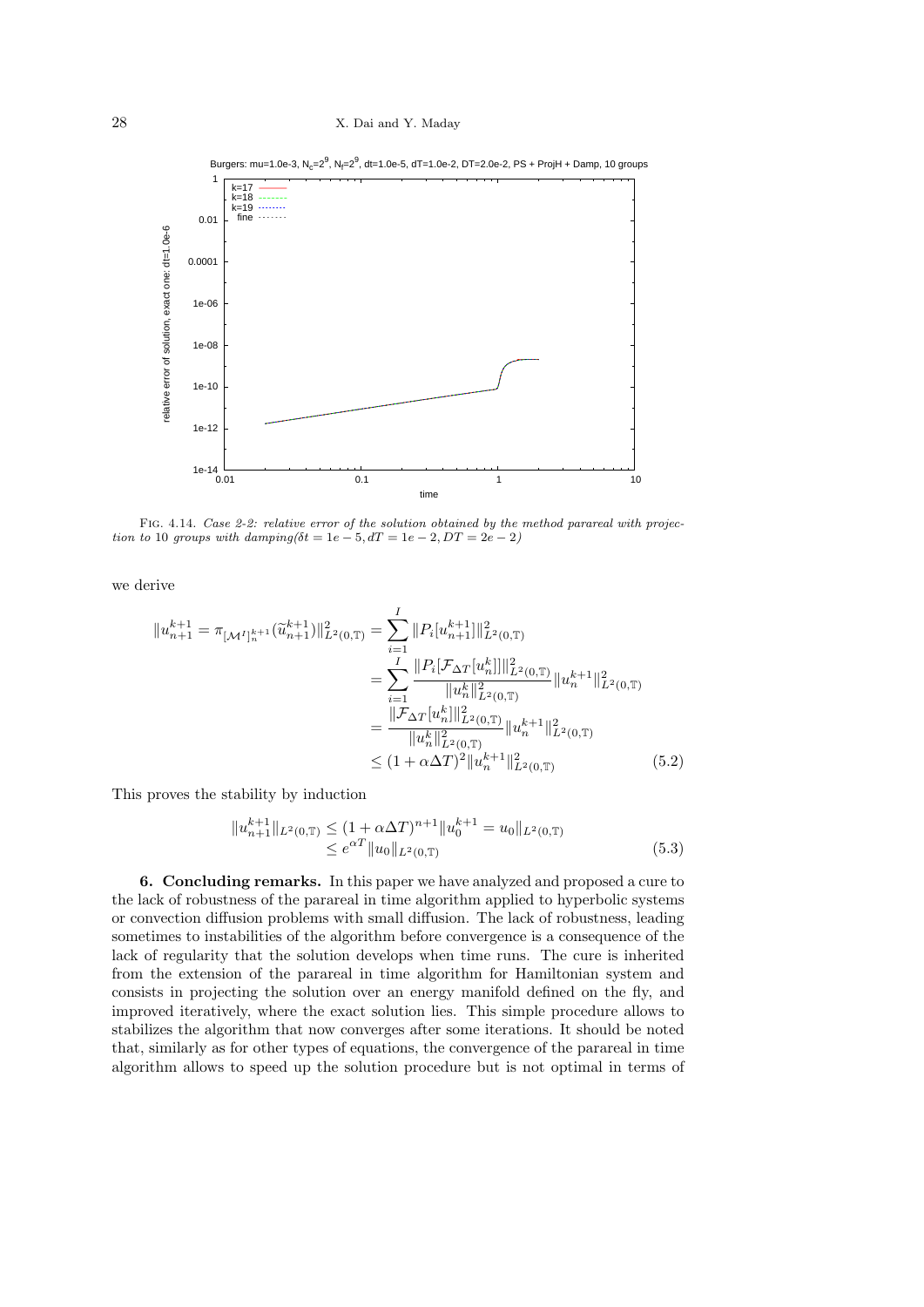parallel efficiency since, roughly speaking, a convergence that is achieved after 10 or 15 iterations leads to a parallel efficientcy of  $\frac{1}{10}$  or  $\frac{1}{15}$  at best, which is far from optimal. It is not the purpose of this paper to provide a full optimal implementation of the approach. Let us just notice that the combination of the parareal in time algorithm with standard domain decomposition methods is a way to improve the efficiency and use more of the processors that are available on current architectures than the one that a plain domain decomposition technique is able to optimally use. We refer to [12] for more on this matter.

**Acknowledgments.** This work has been supported in part by the Agence Nationale de la Recherche, under the grant ANR-06-CIS6-007 (PITAC).

#### REFERENCES

- [1] L. Baffico, S. Bernard, Y. Maday, G. Turinici, G. Zerah ´ , *Parallel in time molecular dynamics simulations*, *Physical Review. E* **66***(2002)*
- [2] G. Bal , *On the convergence and the stability of the parareal algorithm to solve partial differential equations, In Domain Decomposition Methods in Science and Engineering, Kornhuber* R, Hoppe RHW, Keyes DE, Périaux J, Pironneau O, Xu J (eds). Lecture Notes in Com*puter Science and Engineering, vol. 40. Springer: Berlin, 2004; 425432.*
- [3] G. Bal, Y. Maday, *A "parareal" time discretization for non-linear PDE's with application to the pricing of an American put*, *in Recent Developments in domain Decomposition Methods*, L. F. Pavarino, A. Toselli (eds), Lecture Notes in Computational Science and Engineering, **23**, Springer, 189—202 (2002)
- [4] K. Burrage, *Parallel and sequential methods for ordinary differential equations*, *Numerical Mathematics and Scientific Computation, Oxford Science Publications, The Clarendon Press, Oxford University Press, New York, 1995.*
- [5] K. Burrage, *Parallel methods for ODEs*, *Advances in Computational Mathematics* **7***(1-2), 1–3, 1997.*
- [6] F. CHOULY AND M. A. FERNÁNDEZ, An Enhanced parareal Algorithm for Partitioned Parabolic-*Hyperbolic Coupling, AIP Conference Proceedings,* **1168** *1, pp 1517–1520, 2009.*
- [7] X. Dai, C. Le Bris, F. Legoll, Y. Maday , *parareal algorithms for Hamiltonian systems, submitted to M*2*AN*
- [8] C. Farhat, M. Chandesris , *Time-decomposed parallel time-integratorspart I: theory and feasibility studies for fluid, structure, and fluidstructure applications, International Journal for Numerical Methods in Engineering 2003; 58(9):13971434.*
- [9] C. Farhat, J. Cortial, C. Dastillung, H. Bavestrello , *Time-parallel implicit integrators for the near-real-time prediction of linear structural dynamic responses, International Journal for Numerical Methods in Engineering 2006; 67(5):697724.*
- [10] J. CORTIAL, C. FARHAT, *A time-parallel implicit method for accelerating the solution of nonlinear structural dynamics problemsInternational, Journal for Numerical Methods in En-*
- *gineering 2009; 77 :451470.* [11] P. F. Fischer, F. Hecht, and Y. Maday. , *A parareal in time semi-implicit approximation of the navier-stokes equations, In Domain decomposition methods in science and engineering, volume 40 of Lect. Notes in Comput. Sci. Eng., pages 433440. Springer, Berlin, 2005.*
- [12] R. GUETAT., *Mthode de parallélisation en temps : Application aux méthodes de décomposition de domaine PhD Thesis, UPMC Paris 2011.*
- [13] E. Hairer, C. Lubich, and G. Wanner, *Geometric numerical integration: structurepreserving algorithms for ordinary differential equations, ??*
- [14] J.-L. Lions, Y. Maday, G. Turinici , *R´esolution d'EDP par un sch´ema en temps "parar´eel", Comptes Rendus de l'Académie des Sciences de Paris — Série I — Mathématique 2001; 332(7):661—668.*
- [15] Y. Liu, and J. Hu,, *Modified propagators of parareal in time algorithm and application to Princeton Ocean model, International Journal for Numerical Methods in Fluids, 57: 17931804. (2008).*
- [16] Y. Maday. , *parareal in time algorithm for kinetic systems based on model reduction, In High dimensional partial differential equations in science and engineering,* **41** *CRM Proc. Lecture Notes, pages 183 — 194. Amer. Math. Soc., Providence, RI, 2007.*